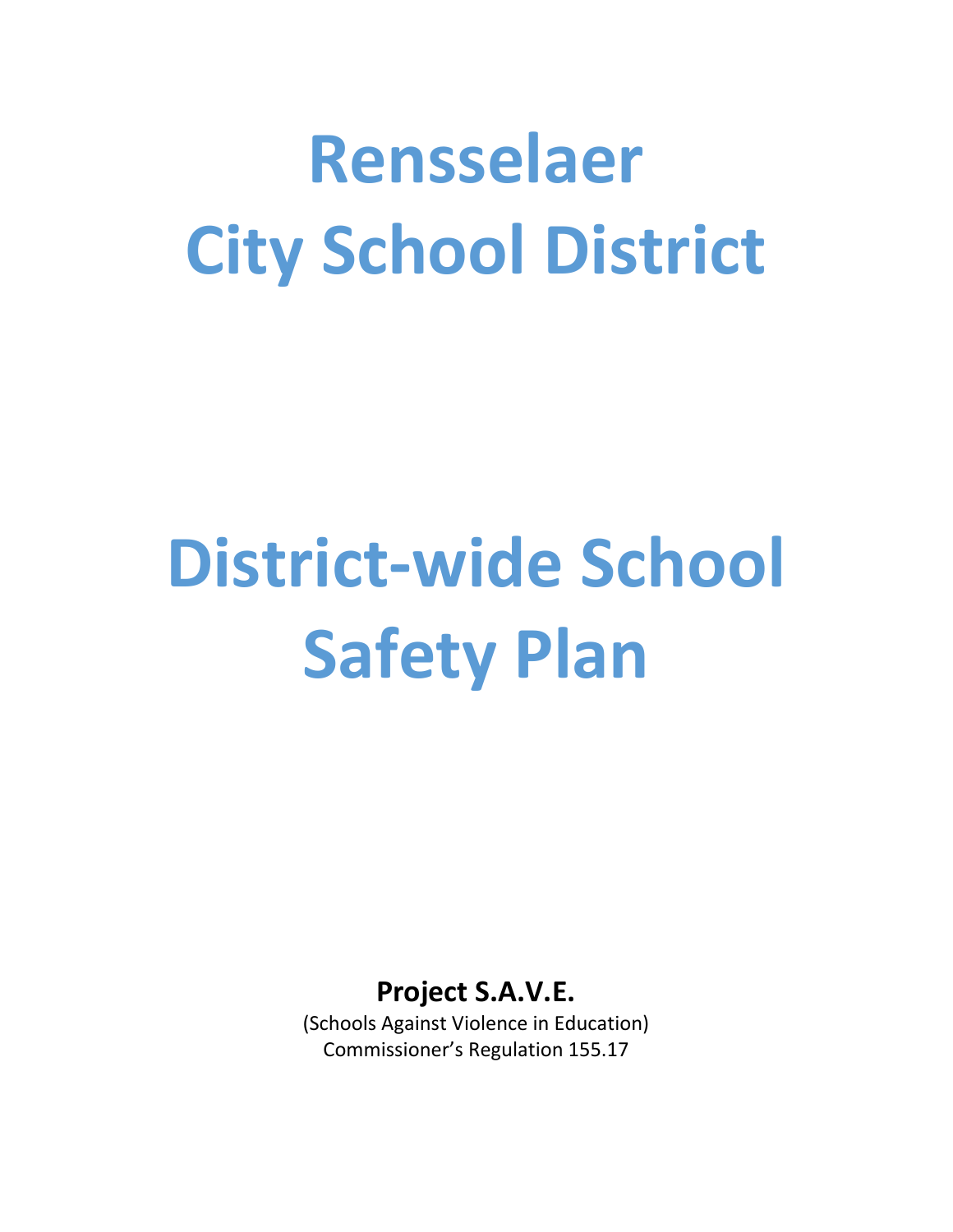# **Rensselaer CSD DISTRICT-WIDE SCHOOL SAFETY PLAN PROJECT SAVE (Safe Schools Against Violence in Education) Commissioner's Regulation 155.17**

#### **Introduction**

Emergencies and violent incidents in districts are critical issues that must be addressed in throughout the City School District. School districts are required to develop a district- wide school safety plan designed to prevent or minimize the effects of serious violent incidents and emergencies and to facilitate the coordination of the district with local and county resources in the event of such incidents or emergencies.

The district-wide plan is responsive to the needs of all schools within the district and is consistent with the more detailed emergency response plans required at the school building level. Districts stand at risk from a wide variety of acts of violence, natural, and man-made disasters. To address these threats, the State of New York has enacted the Safe Schools Against Violence in Education (SAVE) law. Project SAVE is a comprehensive planning effort that addresses prevention, response, and recovery with respect to a variety of emergencies in each school district and its schools.

**The Rensselaer City School District** supports the SAVE Legislation and intends to facilitate the planning process. The Superintendent of Schools encourages and advocates on-going district-wide cooperation and support of Project SAVE.

#### **Section 1: General Considerations and Planning Guidelines**

#### **A. Purpose**

**The Rensselaer City School District's** District-wide School Safety Plan was developed pursuant to Commissioner's Regulation 155.1 7. At the direction of the Ichabod Crane Central School District's Board of Education, the Superintendent of the Ichabod Crane Central School District appointed a District-wide School Safety Team and charged it with the development and maintenance of the District-wide School Safety Plan.

#### **B. Identification of District Team**

**The Rensselaer City School District** has created a District-wide School Safety Team consisting of, but not limited to, representatives of the School Board, students, teachers, administrators, parent organizations, school safety personnel and other school personnel. The Chief Emergency Officer is the Superintendent of Schools. The Chief Emergency Officer duties include:

- Coordination of the communication between school staff, law enforcement, and other first responders;
- Lead the efforts of the district-wide school safety team in the completion and yearly update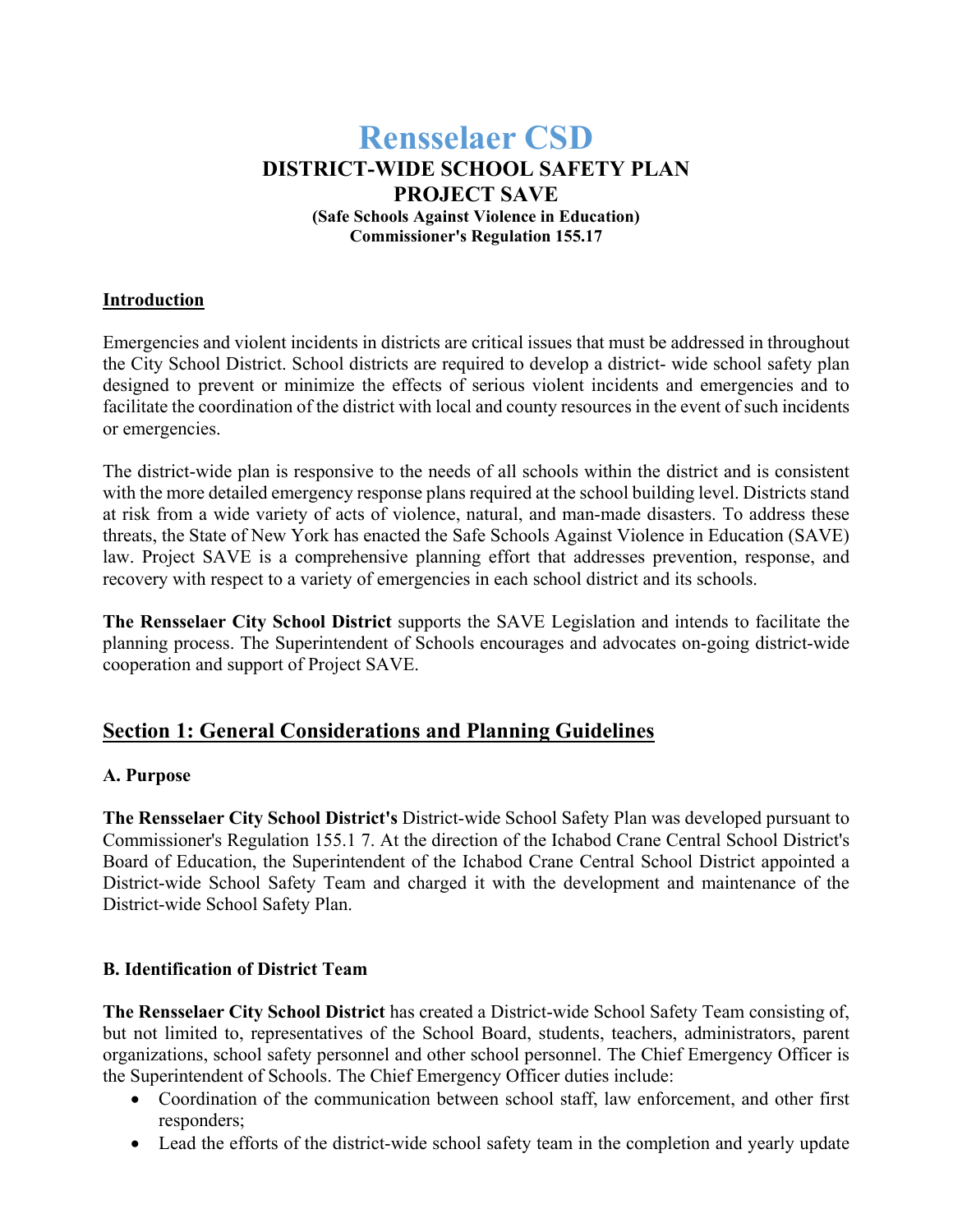by September 1st, of the district-wide school safety plan and the coordination of the districtwide plan with the building-level emergency response plan;

- Ensure staff understanding of the district–wide school safety plan;
- Ensure the completion and yearly update by September 1st, of building-level emergency response plans for each school building;
- Assist in the selection of security related technology and development of policies for the use of such technology;
- Coordinate appropriate safety, security, and emergency training for district and school staff, including required training in the emergency response plan yearly by September 15th; and
- Ensure the conduct of required evacuation and lock-down drills in all district buildings as required by Education Law section 807.

#### **C. Concept of Operations**

- The District-wide School Safety Plan is directly linked to the individual Building-level Emergency Response Plans as a matter of protocol. The activation of the Building-level Emergency Response Plan triggers the notification of the chain of command and the assessment of the activation of the District-wide Emergency School Safety Plan and Districtwide Response Team.
- The District-wide School Safety Plan was developed through extensive analysis of the local environment, emergency potential, and available resources. Through training and workshops that included school employees, administration, and local emergency services, the plan has been developed to address the specific needs of the Ichabod Crane Central School District and the community.
- In the event of an emergency or violent incident, the initial response to all emergencies at an individual school will be conducted by the School Emergency Response Team, the membership of which is specified in the Building-Level Plan. The Building Principal is responsible for notifying the Superintendent or the highest-ranking person in the chain of command of any necessary Building-level plan activation. This notification shall be accomplished through the use of telephone or the district's radio network.
- Upon the activation of the School Emergency Response Team, the Superintendent of Schools or his/her designee shall be notified and, where appropriate, local emergency officials shall also be notified.
- County and state resources shall supplement the school district's emergency action planning in a number of ways:
	- o State and local law enforcement provide building reviews and employee training.
	- o Local law enforcement and emergency services participate in planning and training exercises and develop strategies for managing building-level emergencies.
	- o A protocol exists for the school district to use certain facilities for sheltering during times of emergencies.
	- o A protocol exists for the use of county mental health resources during post-incident response.
- Efforts may be supplemented by County and State resources through existing protocols.

#### **D. Plan review and public comment**

This plan shall be reviewed and maintained by the district's District-wide School Safety Team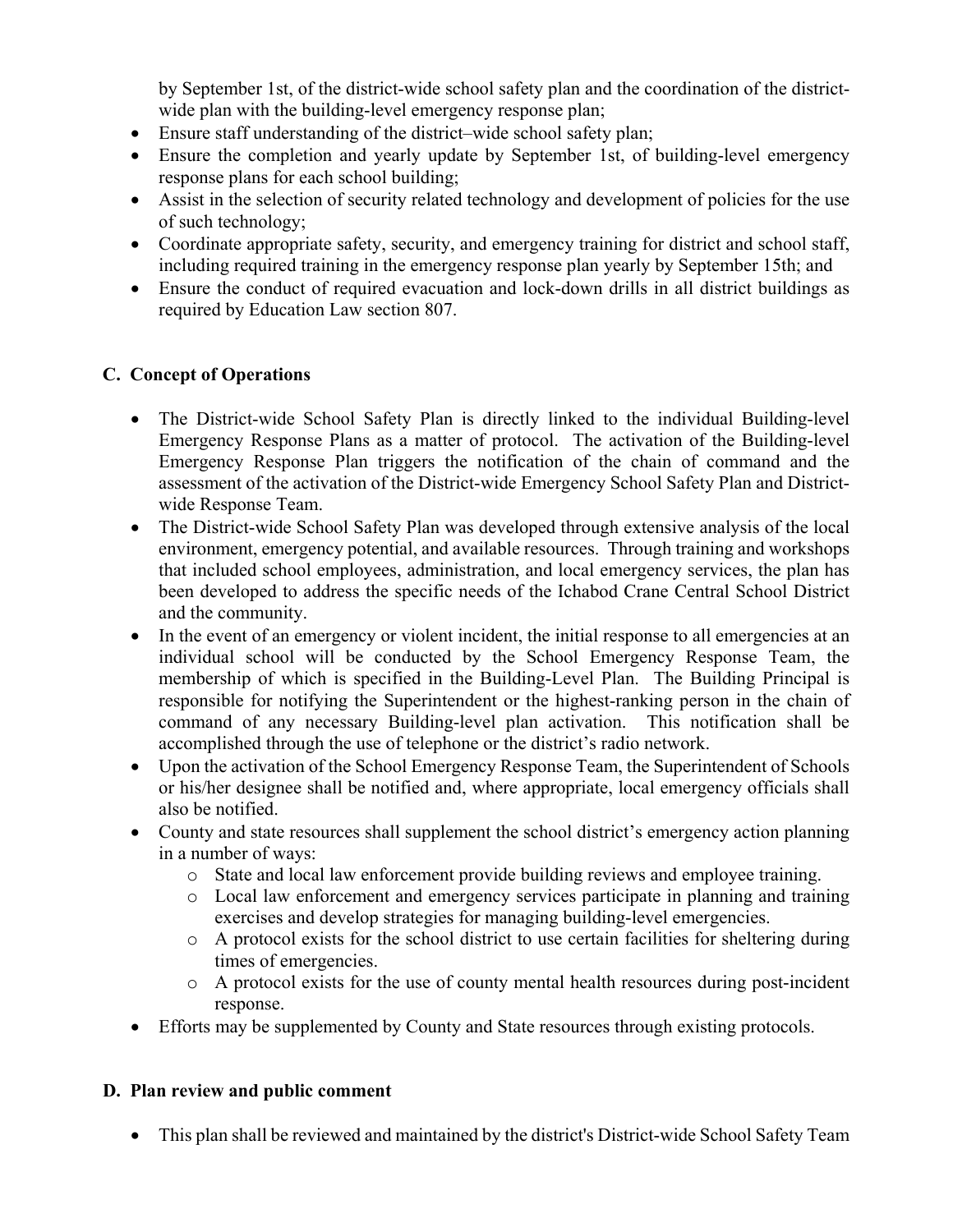reviewed on an annual basis on or before September 1st of each year. A copy of the plan will be available at the office of the Superintendent of Schools and published on the school district website.

- Pursuant to Commissioner's Regulation 155.17 $(e)(3)$ , this plan will be made available for public comment 30 days prior to its adoption. The district-wide and building-level plans may be adopted by the School Board only after at least one public hearing that provides for the participation of school personnel, parents, students, and any other interested parties. The plan must be formally adopted by the Board of Education before September 1 annually.
- While linked to the District-wide School Safety Plan, Building Level Emergency Response Plans shall be confidential and shall not be subject to disclosure under Article 6 of the Public Officers Law or any other provision of law, in accordance with Education Law Section 2801 a. The building-level emergency response plan shall be kept confidential and shall not be disclosed except to authorized department staff and law enforcement officers.
- Full copies of the District-wide School Safety Plan and any amendments will be submitted to the New York State Education Department within 30 days of adoption. Building Level Emergency Response Plans be supplied to both local and State Police within 30 days of adoption but no later than October 15 of each year.

## **Section II: General Emergency Response Planning**

The District-wide School Safety Plan will provide the framework for the Building-Level Emergency Response Plan. The purpose of a uniform plan is to ensure district-wide continuity for emergency responses. These general emergency responses will be used to assist school employees, students, parents, and emergency responders in learning one system that can be used in any of the Ichabod Crane Central Schools. This is particularly beneficial as students move from elementary to middle school to high school, and as full-time, part-time and substitute employees travel between the schools.

- **A.** Identification of Sites of Potential Emergency:
- The District-wide School Safety Team in conjunction with local officials has identified areas outside of school property that may impact a district facility during an emergency. Factors that were considered include population, presence of hazardous materials, potential for emergency based on national trends and proximity to district property.
- A list of areas has been identified as having the potential to impact within the district. This list has been created for reference and awareness. This list is not all-inclusive for every emergency. However, these areas have been identified as having the most probable impact on district facilities or district boundaries should they have or create an emergency. A list of potential community-based hazards or emergency situations has been noted in the Building Level Emergency Response Plans.
- The district team has recognized that there are many factors that could cause an emergency in our schools and facilities within the district. There are also factors that need to be considered when responding to an emergency. A list of potential internal and external hazards or emergency situations has been noted in the Building Level Emergency Response Plans.
- **B.** The district has developed multi-hazard response guides. These guidelines are located in the Building Level Emergency Response Plans and are in ICS (Incident Command System) format. Plans for taking the following actions in response to an emergency where appropriate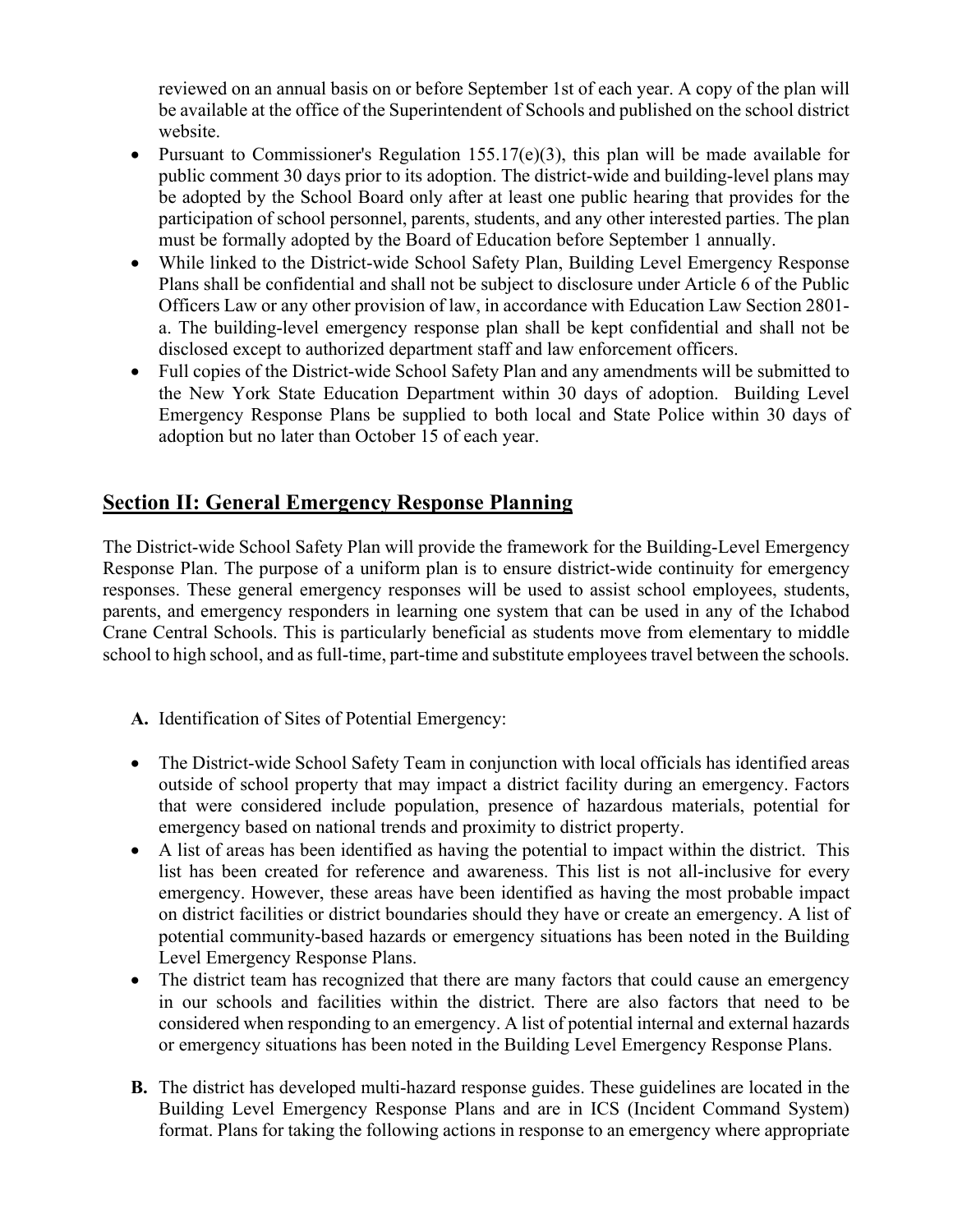are, including but not limited to:

- Initial Actions
- Command Post Location (primary and secondary)
- Shelter in Place: Used to shelter students/staff inside the school
	- Severe Weather
		- Bomb Threat
	- HazMat Incident
- Hold-In Place: Limits student/staff movement while dealing with short term emergencies
- Evacuation: Used to evacuate students/staff from the school
	- Before, during and after school hours, including security during evacuation and evacuation routes
	- Evacuation/Relocation Sites (internal and external)
- Lockout: Used to secure school buildings and grounds during incidents that pose an imminent concern outside of the school
- Lockdown: Used to secure school buildings and grounds during incidents that pose an immediate threat of violence in or around the school.
- School Cancellation
- Early Dismissal
- Relocation
- Duck & Cover

| Air Pollution             | Epidemic                      | <b>Mass Casualty</b>     |
|---------------------------|-------------------------------|--------------------------|
| Anthrax/Biological        | Explosion                     | Medical Emergency        |
| <b>Aviation Crash</b>     | Fire Alarm Activation         | Natural Gas Leak         |
| Bldg. Structural Failure  | Flood                         | Pandemic                 |
| <b>Bomb Threat</b>        | <b>Heating System Failure</b> | Radiological             |
| Civil Disturbance         | <b>Hostage Situation</b>      | Rook Leak/Failure        |
| Crimes Against People     | <b>Intruder Situation</b>     | School Bus Accident      |
| Earthquake                | Loss of Building              | Severe Weather Emergency |
| Elec. System Failure      | Loss of Buses                 | Threats of Violence      |
| <b>Energy Supply Loss</b> | Loss of Communications        | <b>Water Emergency</b>   |

Emergencies include, but are not limited to:

**C.** The district has identified various district resources that may be available for use during an emergency, including the identification of personnel, equipment, and shelters.

**D.** Using the ICS (Incident Command System) the district has identified the school officials authorized to make decisions during an emergency. Through ICS, the procedures to coordinate the use of school district resources and manpower during emergencies are clearly denied. ICS also identifies the staff members and their backups assigned to provide assistance during emergencies.

**E.** The district has policies and procedures for annual multi-hazard school safety training for staff and students, including the strategies for implementing training related to multi-hazards. All staff are required to have annual training by September 15 of each year on the building-level emergency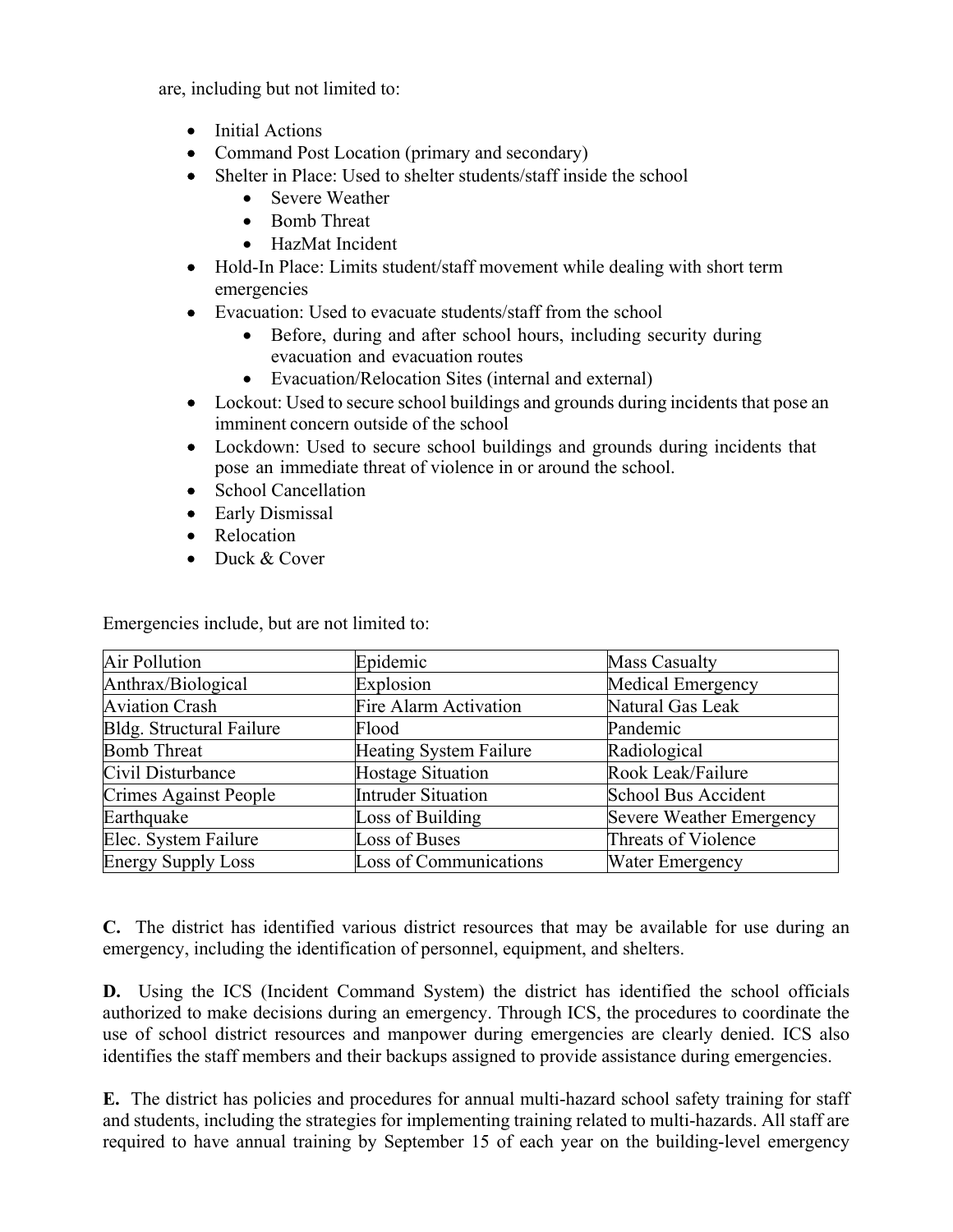response plan which includes components on violence prevention and mental health. New employees hired after the start of the school year receive this training within 30 days of hire or as part of the district's existing new hire training program, whichever is sooner. The district certifies that this training is completed during the October NYSED BEDS data collection. The following procedures have been established to provide this training on an annual basis to include but not limited to: early dismissal/go home drill, shelter-in place, hold-in-place, evacuation/fire drills, lockout, lockdown, table top exercises and Incident Command System training.

**F.** The district conducts drills and other training exercises to test components of the emergency response plan, including the use of tabletop exercises, in coordination with local, county, and state emergency responders and preparedness officials. A debriefing concludes each test to determine if changes to the plan are necessary. The school district, at least once every school year, and where possible in cooperation with local county emergency preparedness plan officials, conducts one test of its emergency response procedures under its building-level emergency response plan, including sheltering, lock-down, or early dismissal, at a time not to occur more than 15 minutes earlier than the normal dismissal time.

Education Law §§ 807(1-a), 807 (b): Fire and Emergency Drills

The district shall conduct drills and other exercises to test and evaluate the effectiveness of the district emergency response plan. Each building principal will forward a schedule of planned emergency drills and fire drills to the Superintendent by September 15 of each school year. Each principal will be required to complete a minimum number of student drills as follows:

#### Fire Drills & Lockdown Drills

A total of 12 drills must be completed each year. Of the 12, 4 must be lock-down drills. 8 of the 12 drills (combination of) must be completed by December 31. The remainder 4 drills must be completed by June 1.

# **Section III: Responding to Threats and Acts of Violence**

- **A.** Schools will refer to their Crisis Intervention Plans via the Post-Incident Response Team and the Multi-Hazard Emergency Response Guides located in their Building-Level Emergency Response Plans. These are reviewed by the District-wide School Safety Team to ensure content and consistency throughout the district. These policies and procedures are for responding to implied or direct threats of violence by students, teachers, other school personnel and visitors to the school. The following types of procedures are addressed in the plan:
- The use of staff trained in de-escalation or other strategies to diffuse the situation. Training is and will be offered through the NYS Police Safe Schools Program, Columbia County Sheriff's Department, NYS Police, and Questar III BOCES.
- Informing the building principal of implied or direct threats.
- Determining the level of threat with the Superintendent or designee.
- Contacting appropriate law enforcement agency, when necessary.
- Monitoring the situation, adjusting the district's responses as appropriate to include possible implementation of the Emergency Response Team.
- Communication with parents/guardians. When a student implies or specifically threatens selfinflicted violence including suicide, the school's Counselor directly contacts the respective parents/guardians.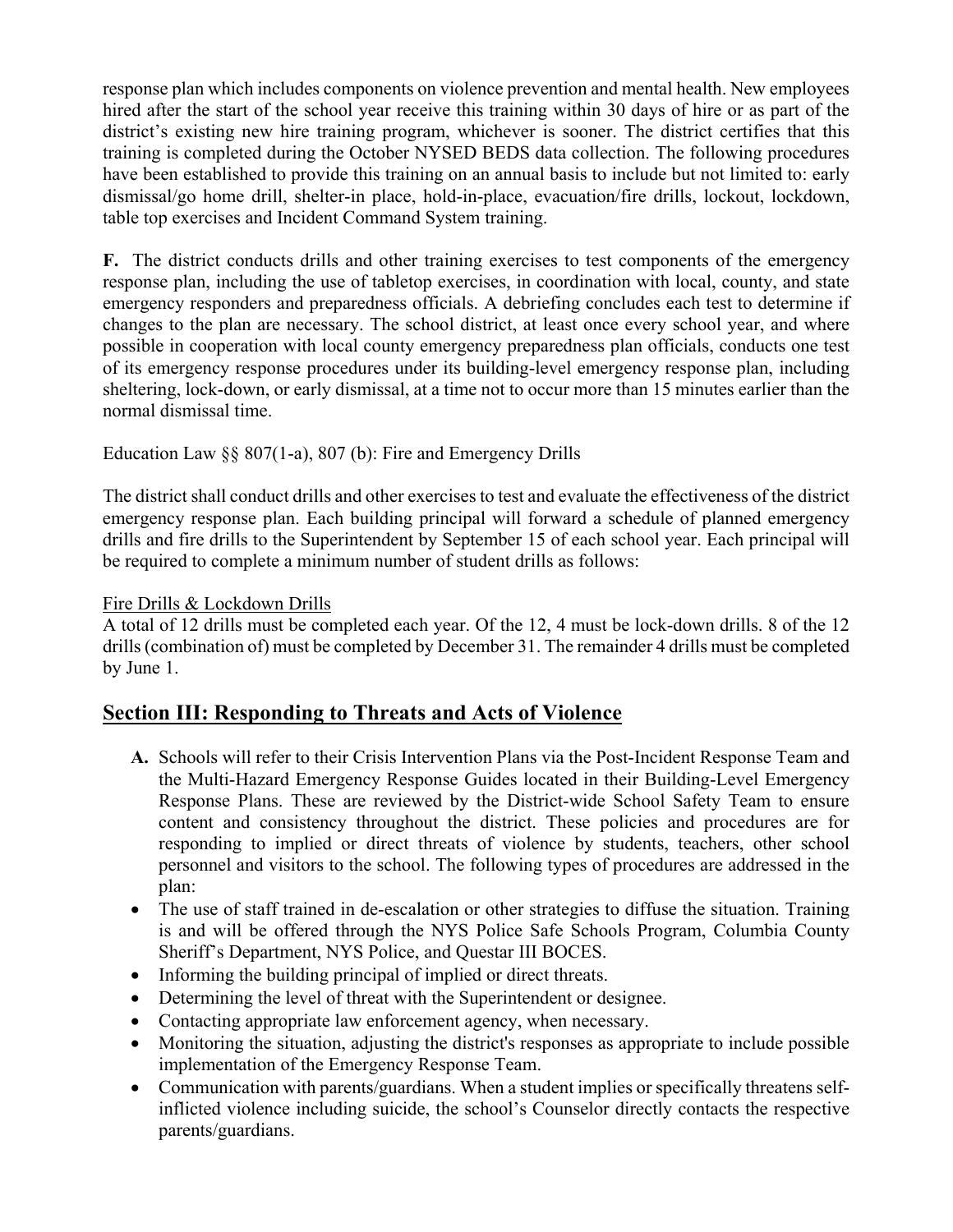- **B.** The Multi-Hazard Emergency Response Guides in the Building-level Emergency Response Plans provide guidance on the district's policies and procedures for responding to direct acts of violence (i.e. Crimes Against Persons, Hostage Taking, Intruder and Kidnapping) by students, teachers, other school personnel and visitors to the school, including consideration of zero-tolerance policies for school violence. The following types of procedures are addressed in the plan:
- Inform the building principal and superintendent.
- Determine the level of threat with principal and superintendent/designee.
- If the situation warrants, isolate the immediate area.
- Monitor the situation; adjust the level of response as appropriate; if necessary, initiate lockdown, evacuation, sheltering and/or early dismissal procedures as needed, if needed.
- Contact appropriate law enforcement agency.

**NOTE:** The district's "**Code of Conduct**'' describes policies and procedures for responding to acts of violence by students, teachers, other school personnel and visitors to the school.

- **C.** Response protocols are identifier in the Building-level Emergency Response Plan in the ICS format along with renditions of ICS Roles and Responsibilities. The Multi-Hazard Emergency Response Guides address specifies procedures for responding to bomb threats, intruders, hostage takings and kidnappings.
- **D.** The following protocols for appropriate responses to emergencies are provided as examples of responses to bomb threats, hostage takings, intrusions, and kidnappings:
- Identification of decision-makers.
- Plans to safeguard students and staff.
- Procedures to provide transportation, if necessary.
- Procedures to notify parents.
- Procedures to notify media.
- Debriefing procedures.
- **E.** The district has established policies and procedures to contact parents, guardians, or persons in parental relation to the students in the event of a violent incident or an early dismissal. In the district, the following communication methods will be taken:
- For small-scale incidents, school personnel will directly call the parents/guardians of all students directly impacted by any acts of violence. AII other parents/guardians will receive an informational letter. The Crisis Intervention Plans and Post-incident Response Team will be activated and available. If needed, community meetings will be scheduled in a timely manner for further discussion.
- For any major incident, the district will be working with the media (TV, radio, newspapers, etc.) to relay pertinent school related information (i.e., how and where can parents be reunited with children, etc.) It is unfortunate, but important to remember that major emergencies can quietly tie up phone lines with in coming and out-going calls and roads can be quickly blocked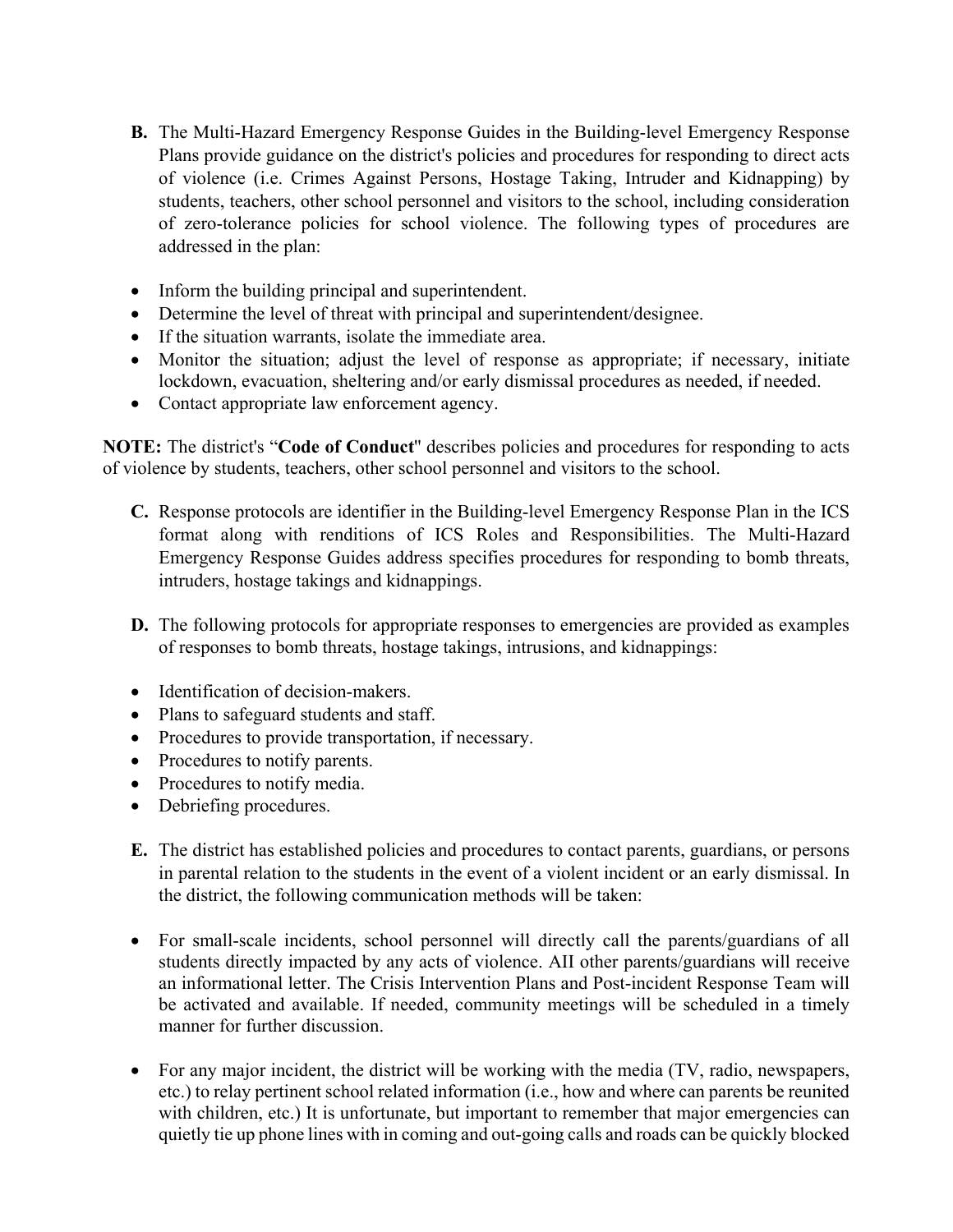by the traffic of emergency vehicles, concerned parents and community members. The School district will notify parents/guardians of all students directly impacted by any emergency or act of violence. All other parents/guardians will receive an informational letter or other type of communications. Community meetings will be scheduled in a timely manner for further discussion of event to include administration, school emergency response teams and crisis support.

### **Section IV: Communications and Health Emergencies**

The District-wide School Safety Plan will provide the framework for the Building Level Emergency Response Plan.

**A.** The district is fortunate to have substantial ties to the county and the surrounding communities. If there were to be an emergency within any of our facilities, that facility would call 911 for emergency assistance. If involvement is needed from other local government agencies, then the Superintendent or designee would act as that contact person. Additional procedures for communications can be found in the Building-Level Emergency Response Plans including local emergency contacts and phone numbers, and the NYS/BOCES Communication Flow Chart. These contacts provide guidance for obtaining assistance during emergencies from emergency services organizations and local government. Identified district communications systems are as follows:

#### **Internal**

| Teachers and building staff     | Public address system                    |
|---------------------------------|------------------------------------------|
| Administrators and Office staff | Activation of district emergency calling |
|                                 | system                                   |
| <b>Students</b>                 | Public address system and verbally from  |
|                                 | supervising teachers                     |
| Superintendent of Schools       | Phone by principal's secretary           |
| <b>Buildings and Grounds</b>    | Phone or radio by principal's secretary  |
| Board of Education              |                                          |

#### **External**

| State Police/Rens. County Sheriff    | 911                                        |
|--------------------------------------|--------------------------------------------|
| Rens. County Emergency Dispatch      | 911                                        |
| Parents                              | District emergency calling system whenever |
|                                      | possible                                   |
| News Media                           | Superintendent of Schools                  |
| <b>BOCES District Superintendent</b> | Phone by district office                   |

**B.** Arrangements for obtaining advice and assistance from local government officials including the county or city officials responsible for implementation of Article 2-B of the Executive Law will be carried out through the protocols established in the NYS/BOCES Communication Flow Chart. The following are examples of the types of arrangements that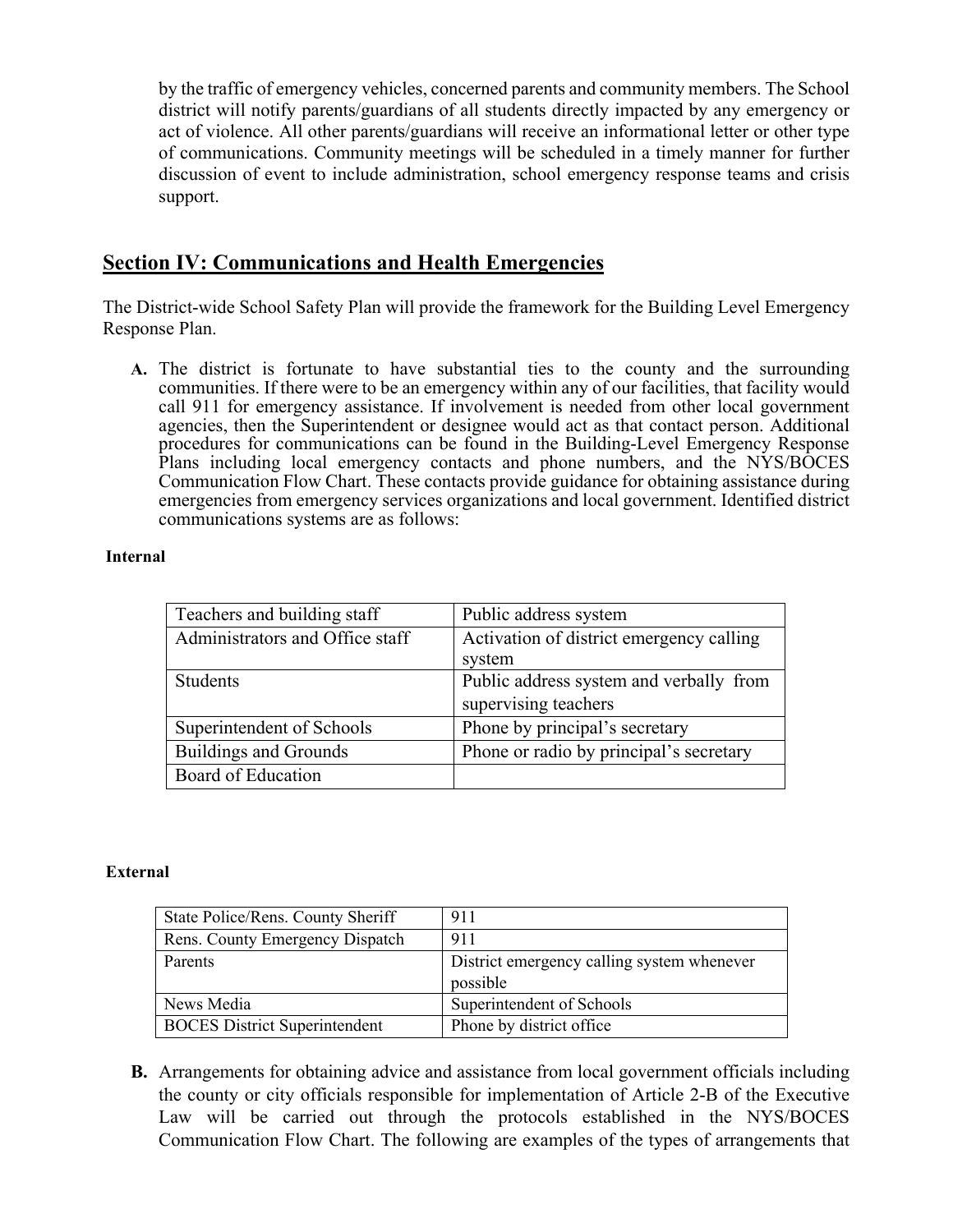could be used by the district during county-wide emergencies:

- Superintendent (District-wide IC or backup IC) in an emergency will contact the Columbia County Emergency Management Coordinator and/or the highest- ranking local government official for obtaining advice and assistance.
- The district has identified resources for an emergency from the following agencies: Columbia County Civil Defense Office, American Red Cross, Rensselaer County Emergency Services Office, New York State Police, Rensselaer County Sheriff, Rensselaer County Mental Health Office and the Questar III BOCES Health & Safety Office.
- If the emergency is within the school district boundaries and has the potential to impact the surrounding community, the Superintendent or designee will notify the appropriate city officials (i.e. Mayor, Highway Dept., City Officials, and/or Public Safety). The district would contact the City of Rensselaer, as needed. Likewise, should there be an emergency within the community that has the potential to impact the facilities of the school district, the Superintendent shall be notified immediately.
- **C.** If there is a disaster within the district that has the potential to impact other educational agencies within the district boundaries; the Chief School Emergency Officer (Superintendent) will activate a phone tree to inform all necessary parties. The phone tree will be located in the Building-Level Emergency Response Plan. Along with the phone tree, the district will also maintain the following information about each educational agency located in the school district:
- $\bullet$  School population
- Number of staff
- Transportation needs
- Business and home telephone numbers of key officials of each such educational agency

## **D. Public Health Emergency – Continuation Of Operations Plan**

The district has developed a Public Health Emergency – Continuation of Operations Plan. This plan has been developed in accordance with the amended New York State Labor Law section 27-c and New York State Education Law paragraphs k and l of subdivision 2 of section 2801-a (as amended by section 1 of part B of chapter 56 of the laws of 2016), as applicable. These laws were amended by the passing of legislation S8617B/A10832 signed by the Governor of New York State on September 7, 2020, requires public employers to adopt a plan for operations in the event of a declared public health emergency involving a communicable disease. The plan includes the identification of essential positions, facilitation of remote work for non-essential positions, provision of personal protective equipment, and protocols for supporting contact tracing. This plan is a stand-alone plan and can be requested for review through the Superintendent's Office.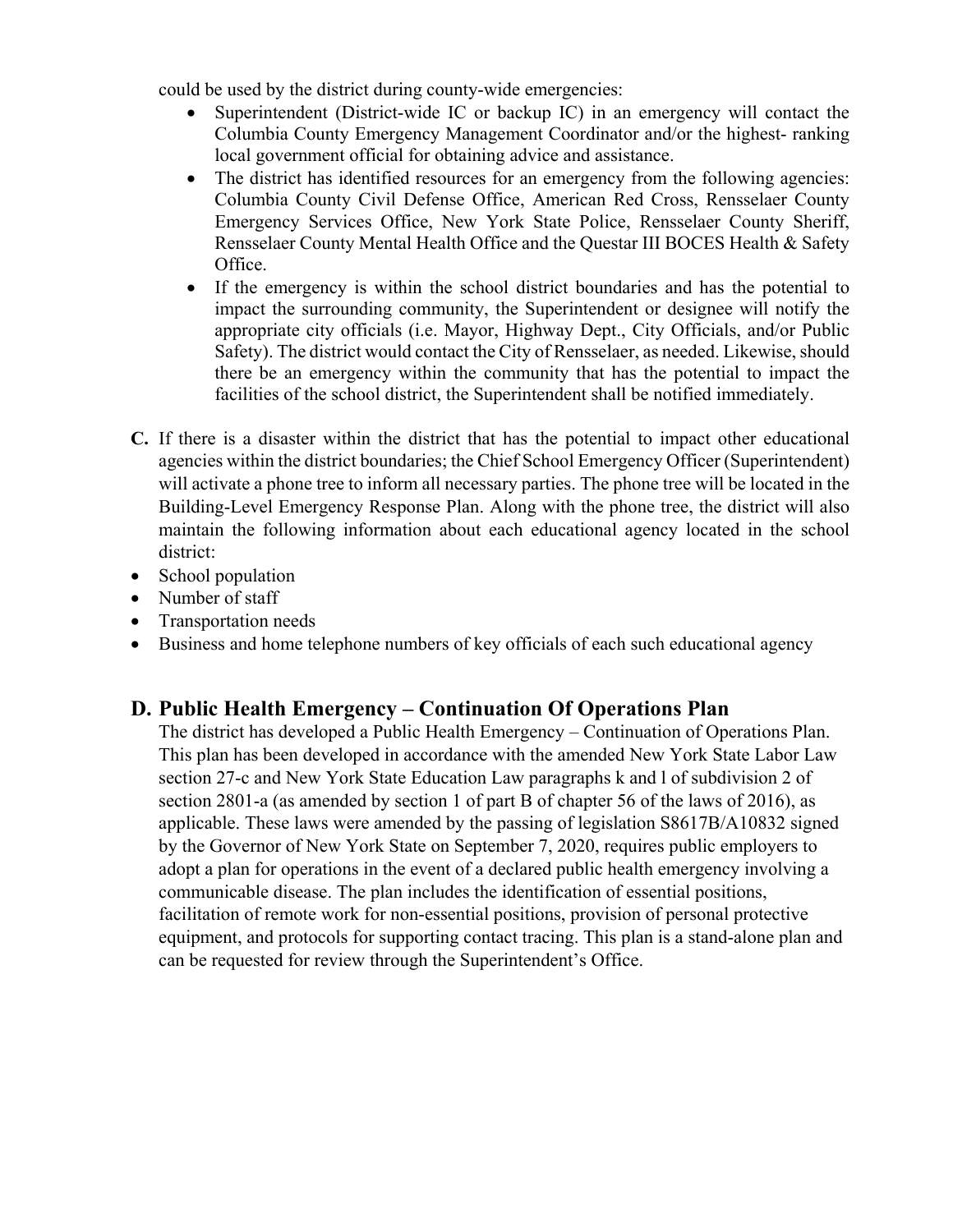## **Section V: Prevention and Intervention Strategies**

#### **A. Program Initiatives**

The district and community have developed a number of programs and activities to aid in risk reduction. These initiatives are run at different age groups within the district.

- Character Education programming
- Student's Bill of Rights and Responsibilities
- The district's Code of Conduct
- Too Good For Drugs (K-5)
- Bullying Awareness
- The district has anti-bullying awareness programming in place for students
- Group counseling, individual counseling, and student counseling
- Cyber bullying awareness programming
- Internet safety programs
- SADD (Students Against Destructive Decisions)
- Positive Action  $(6-8)$
- Positive Action SEL Program (6-8)
- Social Media Digital Citizenship Grades with Prevention Educator (9-12)
- Too Good For Violence Too Good For Drugs (K-8)
- Project AWARE Training (all staff)
- $\bullet$  Metal Health In Schools (virtual & in-person)

#### **Facilities Initiatives**

The district has attempted to enhance the security of its facilities through a number of initiatives, including the following:

- The school has implemented a parent/visitor sign-in procedure and requires the use of visitor ID badges – RAPTOR Visitor Management System.
- School Resource Officer with the Rensselaer Police Department.
- Enhanced entrance door hardware.
- Electronic surveillance systems throughout the building.
- Handheld communication systems for school personnel.
- Classroom Emergency Response Procedures.
- Employee identification badges for staff and faculty.

The District-wide School Safety Plan will provide the framework for the Building-level Emergency Response Plan.

**B.** The district has developed policies and procedures related to school building security, including, where appropriate: visitor sign-in and badge procedures, the use of a Rensselaer County Sheriff's SRO, security devices and procedures, and random locker searches by administration. The Memorandum of Understanding with the Rensselaer City Police Department is included in Appendix B.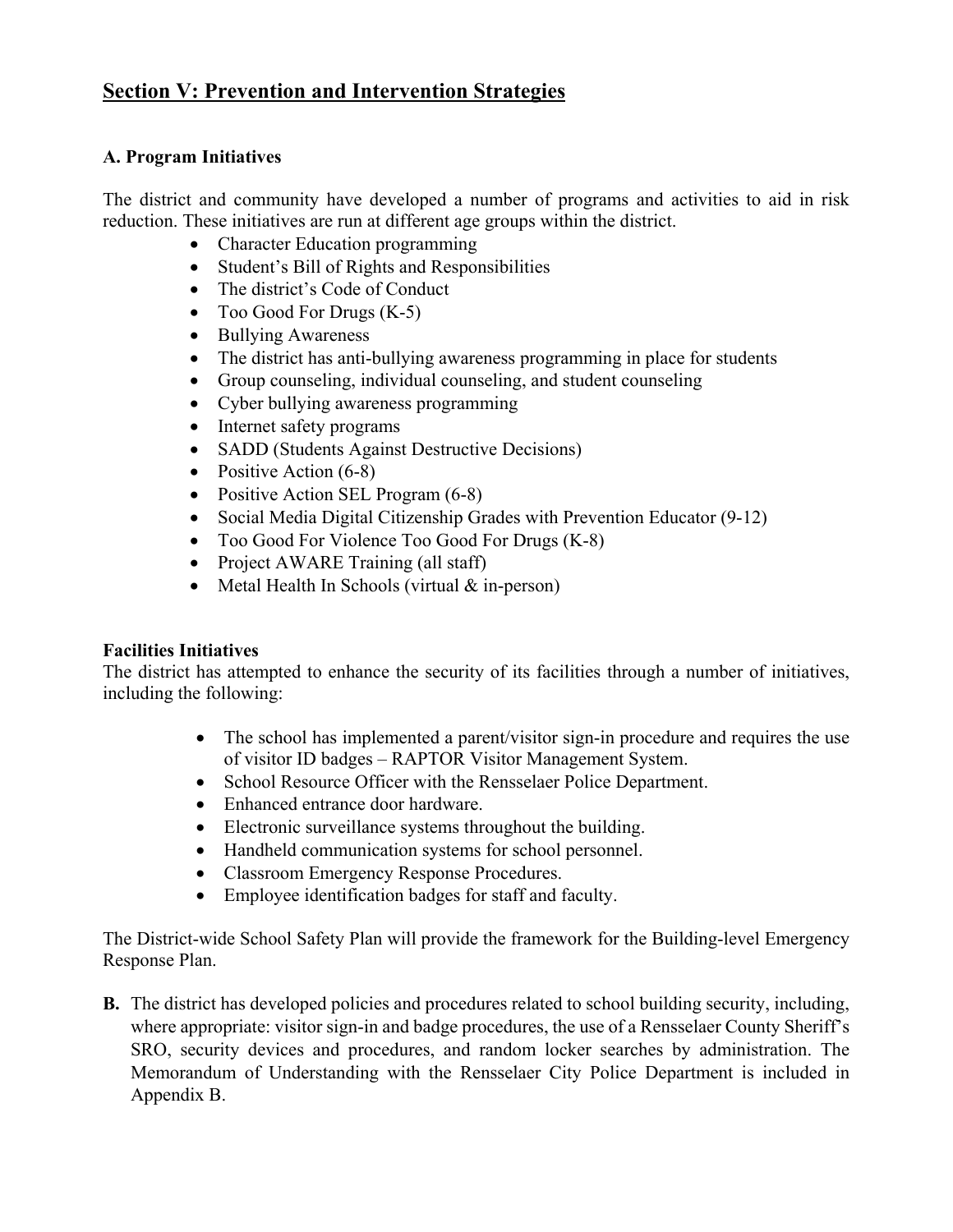- **C.** The district has implemented procedures for the dissemination of informational materials regarding the early detection of potentially violent behaviors, including, but not limited to: the identification of family, community and environmental factors to teachers, administrators, parents and other persons in parental relation to students of the school district or board, students and other persons deemed appropriate to receive such information. The district has and continues to participate in programs that are designed to provide staff on how to identify potentially violent behaviors and other risk factors. The district additionally employs school counselors, psychologists, special education staff, and school health teachers who are instrumental in assisting the district in identifying early warning signs in students, early intervention/prevention strategies and the development of violence prevention instruction for staff and faculty.
- **D.** The district has appropriate prevention and intervention strategies such as:
	- Collaborative agreements with state and local law enforcement officials designed to ensure that the district's SRO is adequately trained including being trained to do-escalate potentially violent situations
	- Non-violent conflict resolution training
	- Peer leadership
	- Extended day and other school safety programs
- **E.** The district has created and supported strategies for improving communication among students and between students and staff and reporting of potentially violent incidents, such as the establishment of:
	- Peer Leadership
	- Staff Development on conference days relating to violence prevention
	- Others based on district need
- **F.** The district has descriptions of duties, hiring and training protocols, and requirements for the training of TA's and monitors and other school safety personnel.

#### **Section VI: Recovery**

Recovery addresses the help needed for all involved to heal and to restore the school community to "normal "operations. The District Plan supports the school building plan by deploying district resources that support the school's building-level emergency response team and the post-incident response team.

Recovery plans include mental health/emotional recovery, academic, physical, and business recovery, and can continue long after the actual emergency. The District has social workers and school psychologist resources and support systems. The District has the ability to coordinate with school, local, county and state disaster mental health services. The District's role with mental health services includes looking at the school culture and climate, providing student access to services and following threat assessment procedures**.** 

**A.** District Support for School Buildings

The Building-level Emergency Response Plan provides resources for supporting the building-level emergency response team and post-incident response team. The district's Incident Command System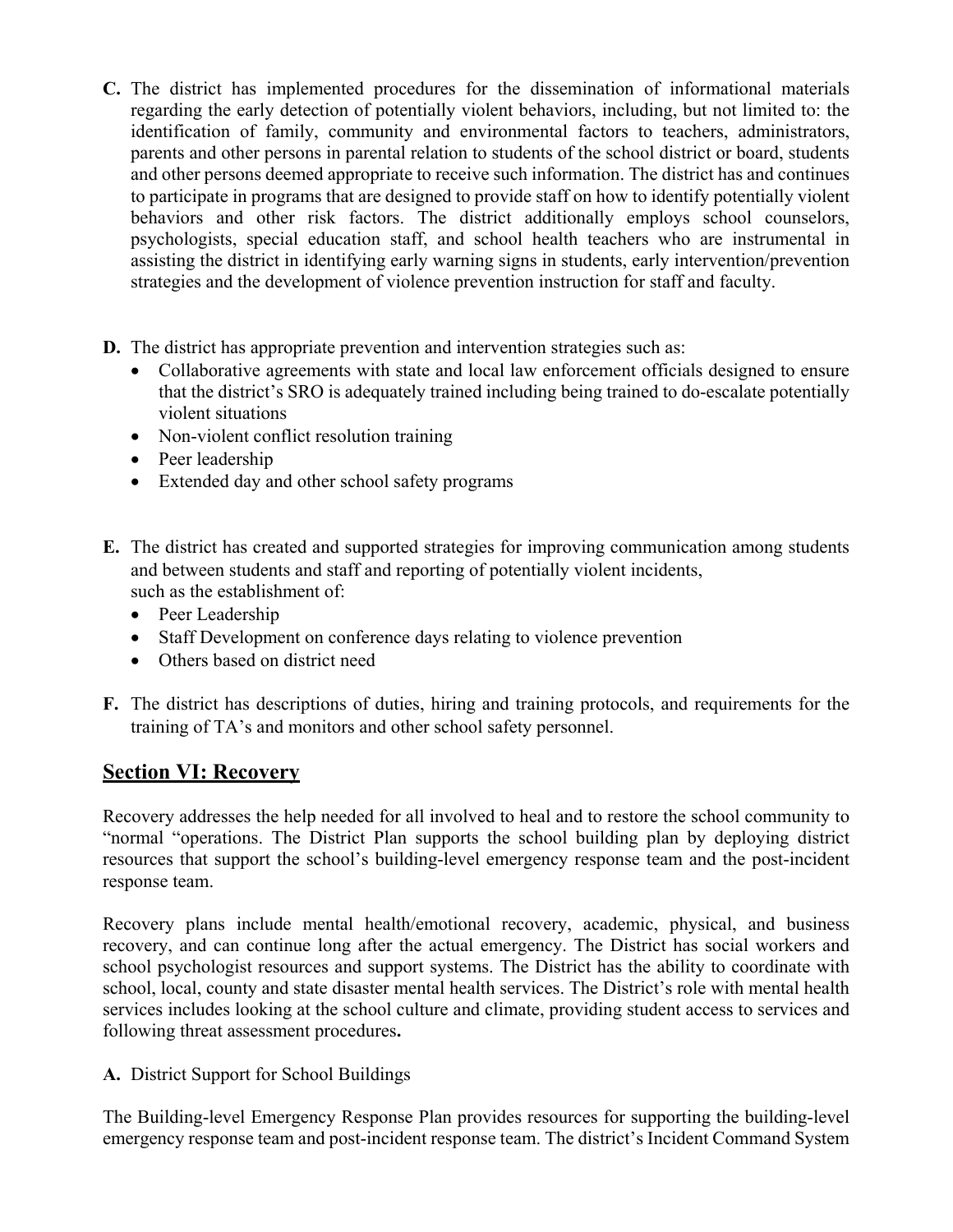(ICS) identifies back-ups to relieve team members. This provides team members the opportunity to rotate personnel, to fill in if assigned personnel are unavailable and to debrief in a supportive environment.

The district realizes that some emergencies may overwhelm an individual school's ability to manage an extreme crisis. If/when the school is faced with an emergency such as threats of violence or actual violent incidents, the district-wide school safety team assists as follows:

- Acting as a sounding board regarding the implied or direct threats and/or violent acts.
- Assisting in determining the level of threat and appropriate response.
- Monitoring the situation and adjusting the district's response as appropriate.
- Assisting with parent/guardian, faculty/staff, and media communication.
- Assisting with coordinating building and grounds security in conjunction with Columbia County Sheriff and State Police.
- Assisting with offering a backup post-incident response team (i.e., another school district's team and/or an outside group) when needed.
- Offering debriefing sessions as needed working in conjunction with local agencies, Columbia County Emergency Management and/or State emergency responders.

**B.** Disaster Mental Health Services

The district office shall assist in the coordination of Disaster Mental Health Resources, in support of the Post-Incident Response Teams in the affected schools. The Superintendent or his/her designee may gain additional resources as the situation requires. Potential providers include Questar III BOCES Crisis Management Team and the Rensselaer County Mental Health Center.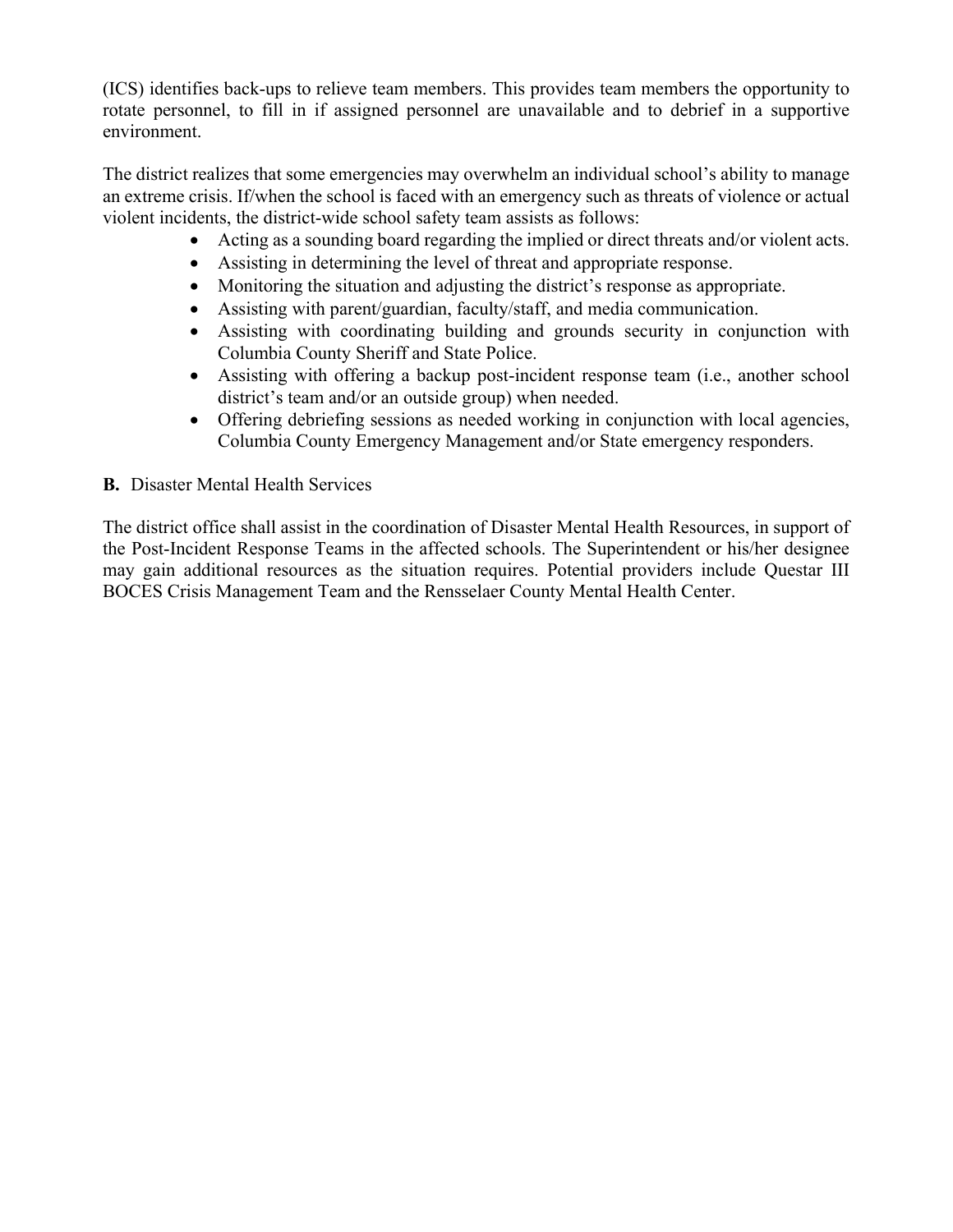# **Appendix A**

# **Building Listing and Address**

The following is a listing of all school buildings covered by the district-wide school safety plan:

25 Van Rensselaer Drive Rensselaer NY, 12144

| Jr-Sr High                |  |
|---------------------------|--|
| Van Rensselaer Elementary |  |
|                           |  |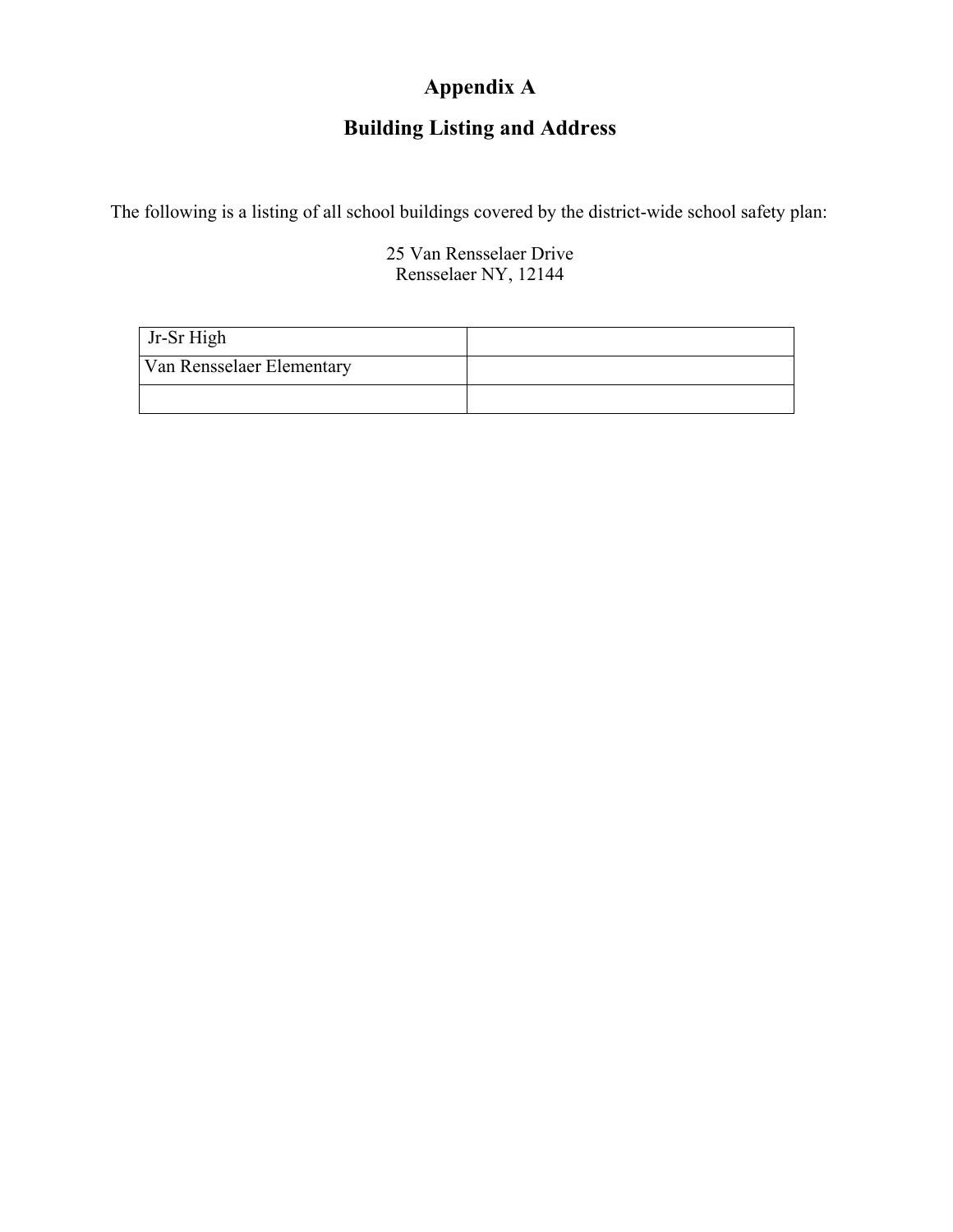**Appendix B** 

**School Resource Officer Agreement with the Rensselaer City Police Department**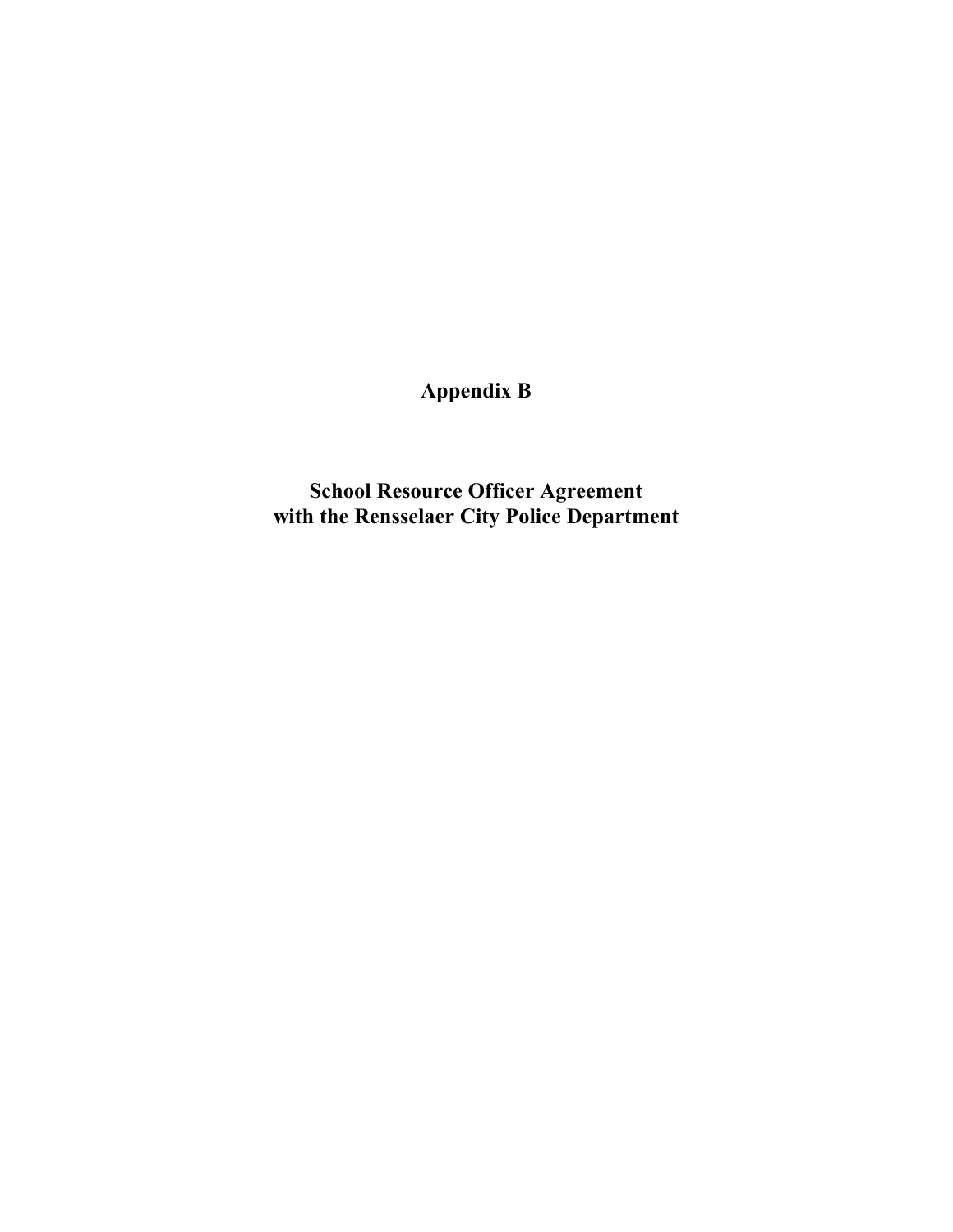#### **SCHOOL RESOURCE OFFICER AGREEMENT**

This Agreement is made, this 21st day of September, 2016, by and between the RENSSELAER CITY SCHOOL DISTRICT (hereinafter "School District"), and the RENSSELAER CITY POLICE DEPARTMENT (hereinafter "Police Department:) as follows:

#### WITNESSETH:

WHEREAS, the Police Department agrees to provide the School District a School Resources Officer (SRO) Program in the School District; and

WHEREAS, the School District and the Police Department desire to set forth in this SRO Agreement the specific terms and conditions of the services to be performed and provided by the SROs in the School District;

NOW, THEREFORE, THE PARTIES MUTUALLY AGREE AS FOLLOWS:

#### $1.$ Cost of the SRO Program.

A. The cost of the SRO Program shall be paid by the parties as set forth in Exhibit A, which is attached hereto and incorporated herein by this reference.

#### $2.$ **Employment of School Resource Officers.**

- The SRO shall be employees of the Police Department and shall be A. subject to the administration, supervision and control of the Police Department.
- The SRO shall be subject to all personnel policies and practices of the **B.** Police Department except as such policies or practices may be modified by the terms and conditions of this Agreement.
- The Police Department, in its sole discretion, shall have the power and  $C_{1}$ authority to hire, discharge, and discipline the SRO.
- A joint committee composed of representatives of the Police Department D. and the School District shall make recommendations for the SRO position to the Chief of Police who shall assign such officer. If the School Superintendent is dissatisfied with an SRO who has been assigned to the School District, then that School Superintendent may request that the Chief of Police assign a different officer as the SRO.
- Ε. One SRO shall be assigned to the School District.

 $\mathbf{1}$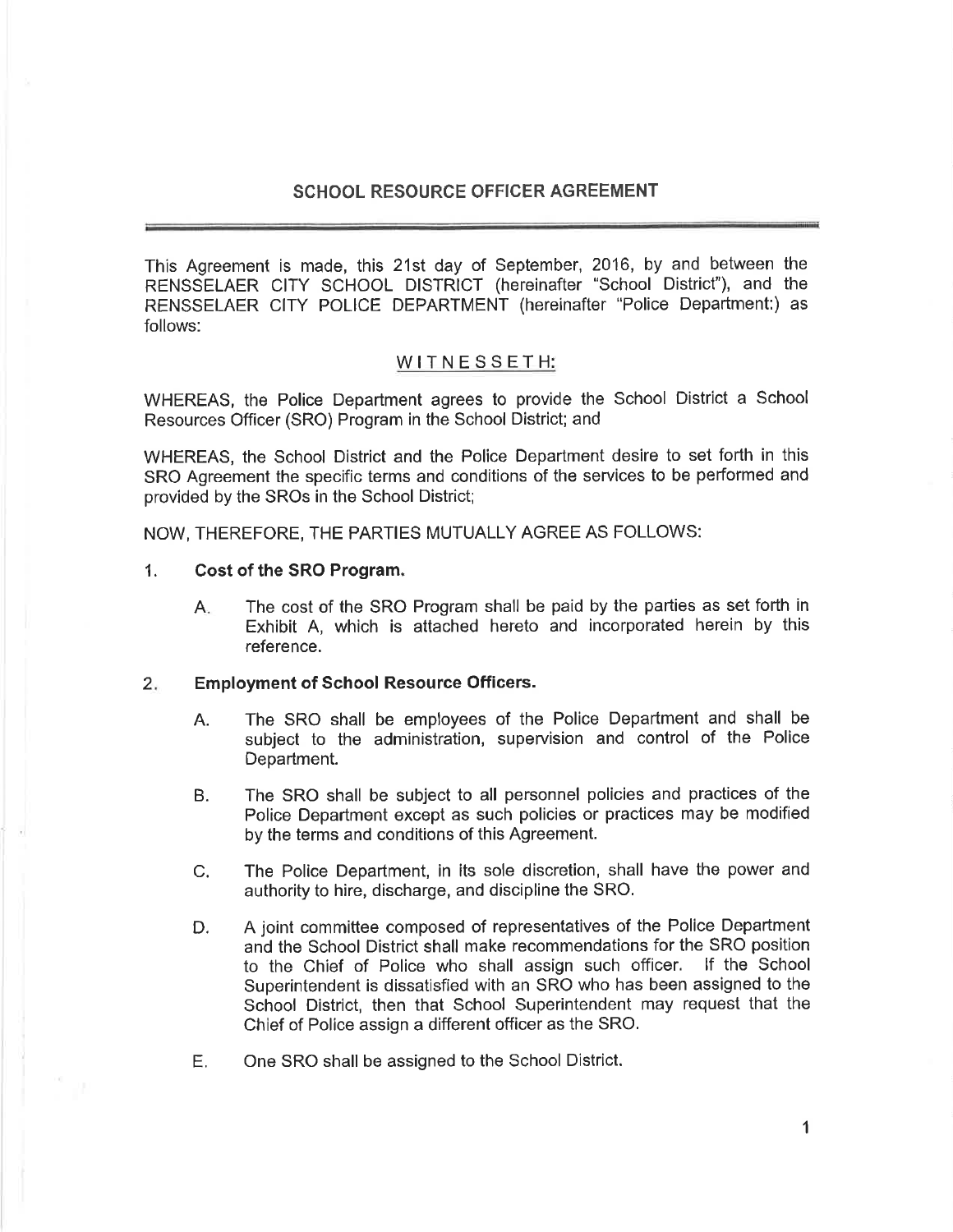#### **Duty Hours.** 3.

- SRO duty hours shall be determined by the provisions of the labor A. agreement between the Police Department and the School District. Whenever possible, it is the intent of the parties that the SRO's duty hours shall conform to the school day.
- It is understood and agreed that time spent by the SRO attending **B.** municipal court, juvenile court, and/or criminal cases arising from and/or out of their employment as an SRO shall be considered as hours worked under this Agreement.
- In the event of an emergency, if the SRO is ordered by the Police  $C_{1}$ Department to leave the school during normal duty hours as described above and to perform other services for the Police Department, then the time spent shall not be considered hours worked under this Agreement. In such an event, the compensation paid by the School District to the Police Department shall be reduced by the number of hours of SRO service not provided to the School District or the hours shall be made up in a manner determined by mutual agreement of the parties.
- In the event the SRO is absent from work, the SRO shall notify his or her D. supervisor in the Police Department and the School Superintendent. The Police Department will assign another SRO qualified officer, if available, to substitute for the SRO who is absent beginning with the sixth consecutive day of absence.

#### 4. **Term of Agreement.**

The initial term of this Agreement is one (1) year commencing on the 1st day of September, 2016, and ending on the 30th day of June, 2017, however, should either party encounter budgetary constraints that make the continuation of this agreement impractical, then either party may cancel this agreement upon sixty-day notice to the other. Following the initial term, this agreement shall be automatically renewed for successive one year periods unless either party requests termination or modification of this agreement. This request will be made in writing.

#### **Duties of School Resource Officers.** 5.

The SRO's duties will include, but not be limited to, the following:

- To be an extension of the principal's office for assignments consistent with A. this Agreement.
- To be a visible, active law enforcement figure on campus dealing with law Β. enforcement matters and school code violations originating on the assigned campus. As to school code violations, the SRO will take the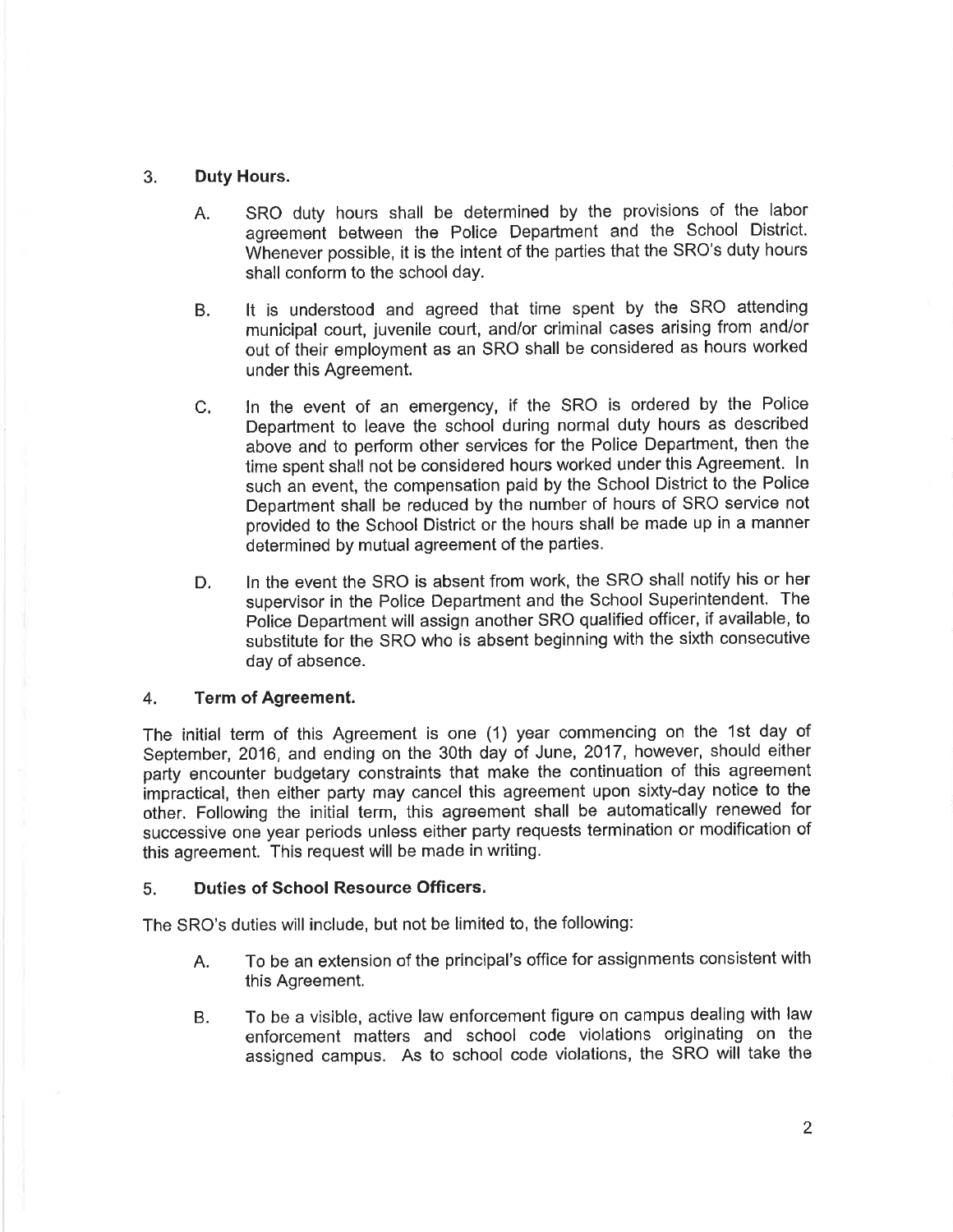student to the principal's office for discipline to be meted out by school officials.

- To act as the designee of the campus administrator in maintaining the  $C_{-}$ physical plant of the assigned campus to provide a safe environment as to law enforcement matters and school code violations. This includes building(s), grounds, parking lot(s), lockers and other public school property. As to school code violations, the SRO will take the student to the principal's office for discipline to be meted out by school officials.
- To provide a classroom resource for law education using approved D. materials.
- To be a resource for students which will enable them to be associated with Е. a law enforcement figure and role model in the students' environment.
- To be a resource for teachers, parents and students for conferences on an  $F_{\star}$ individual basis dealing with individual problems or questions, particularly in the area of substance control.
- To make appearances before site councils, parent groups, and other G. groups associated with the campus and as a speaker on a variety of requested topics, particularly drug and alcohol abuse.
- To document activities of the SRO, on and off campus, and as a compiler H. of a monthly report to be provided to the Police Department and to the School Superintendent.
- The SRO will be involved in school discipline when it pertains to  $\mathbf{L}$ preventing a disruption that would, if ignored, place students, faculty and staff at risk of harm. The SRO will resolve the problem to preserve the school climate. As to school code violations, the SRO will take the student to the principal's office for discipline to be meted out by school officials.
- IN ALL OTHER CASES, disciplining students is a School District J. responsibility, and the SRO will take students who violate the code of conduct to the principal where school discipline can be meted out.
- It will be the responsibility of the SRO to report all crimes originating on K. campus. Information on cases that are worked off-campus by the Police Department or other agencies involving students on a campus served by an SRO will be provided to the SRO, but the SRO will not normally be actively involved in off-campus investigation(s).
- The SRO will share information with the administrator about persons and L. conditions that pertain to campus safety concerns.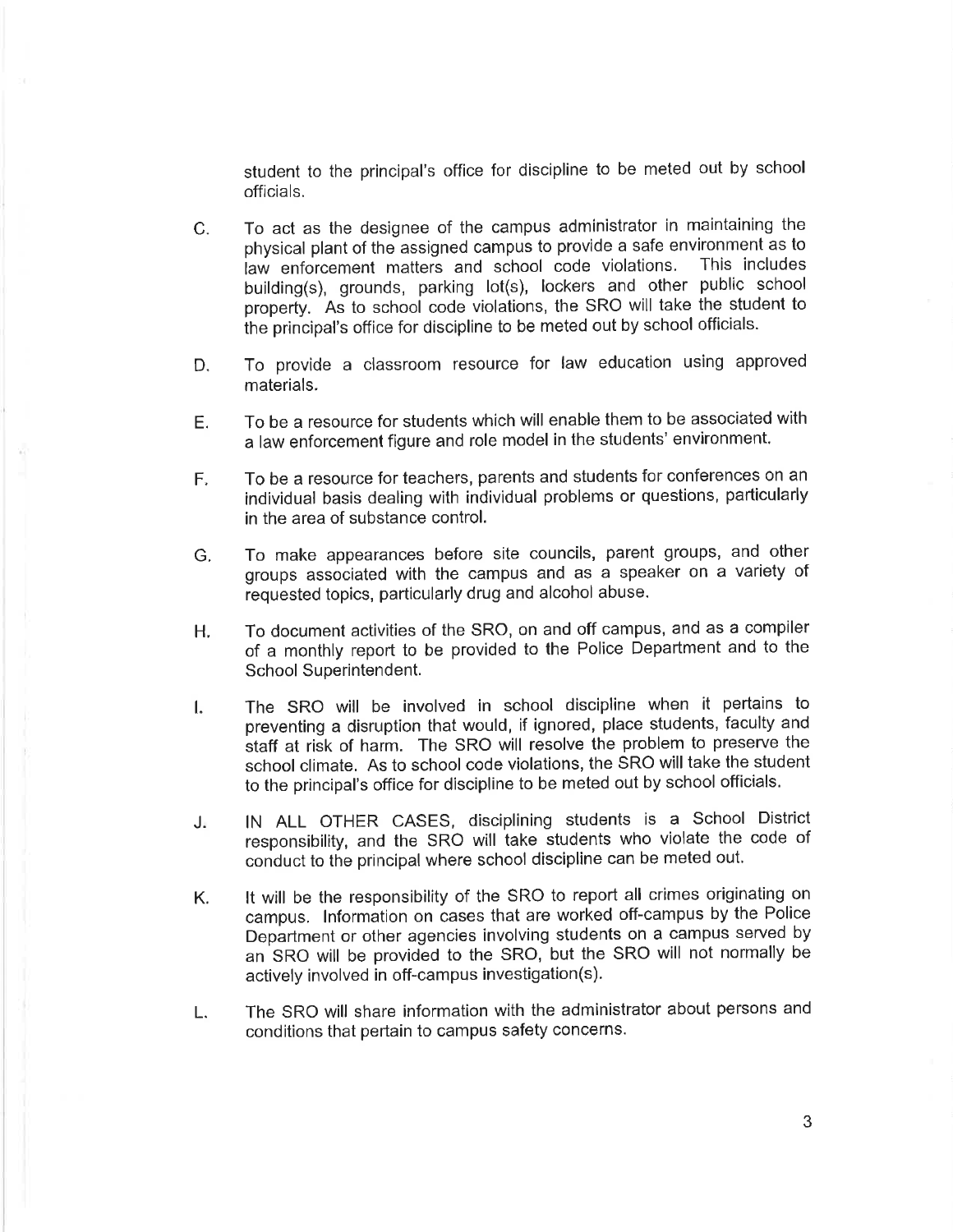- The SRO will be familiar with helpful community agencies, such as mental M. health clinics, drug treatment centers, etc., that offer assistance to dependency- and delinquency-prone youths and their families. Referrals will be made when necessary.
- The SRO and the principal will develop plans and strategies to prevent N. and/or minimize dangerous situations which might result in student unrest.
- The SRO will coordinate all of his/her activities with the principal and staff  $O<sub>r</sub>$ members concerned and will seek permission, guidance, and advice prior to enacting any programs within the school.
- The SRO may be asked to provide community wide crime prevention Ρ. presentations that include, but are not limited to:

Drugs and the law - Adult and juvenile; Alcohol and the law - Adult and juvenile; Sexual assault prevention; Safety programs - Adult and juvenile; Assistance in other crime prevention programs as assigned.

- The SRO will wear approved department uniform, formal business attire or Q. business casual with appropriate logos and name badges depending on the time of school year, the type of school activity or program, and the requests of the school and/or police department. The Chief of Police and the School Superintendent shall jointly set expectations and resolve any disputes in this area.
- The SRO will wear their department authorized duty weapons in R. accordance with department policy.

#### $6.$ **Chain of Command.**

- As an employee of the Police Department, the SRO will be subject to the A. chain of command of the Police Department.
- In the performance of their duties, the SRO shall coordinate and **B.** communicate with the principal or the principals' designee of the school to which they are assigned.

#### $7<sub>°</sub>$ **Transporting Students**

- SROs shall not transport students in Police Department vehicles except: Α.
	- When the students are victims of a crime, under arrest, or some  $(1)$ other emergency circumstances exist; and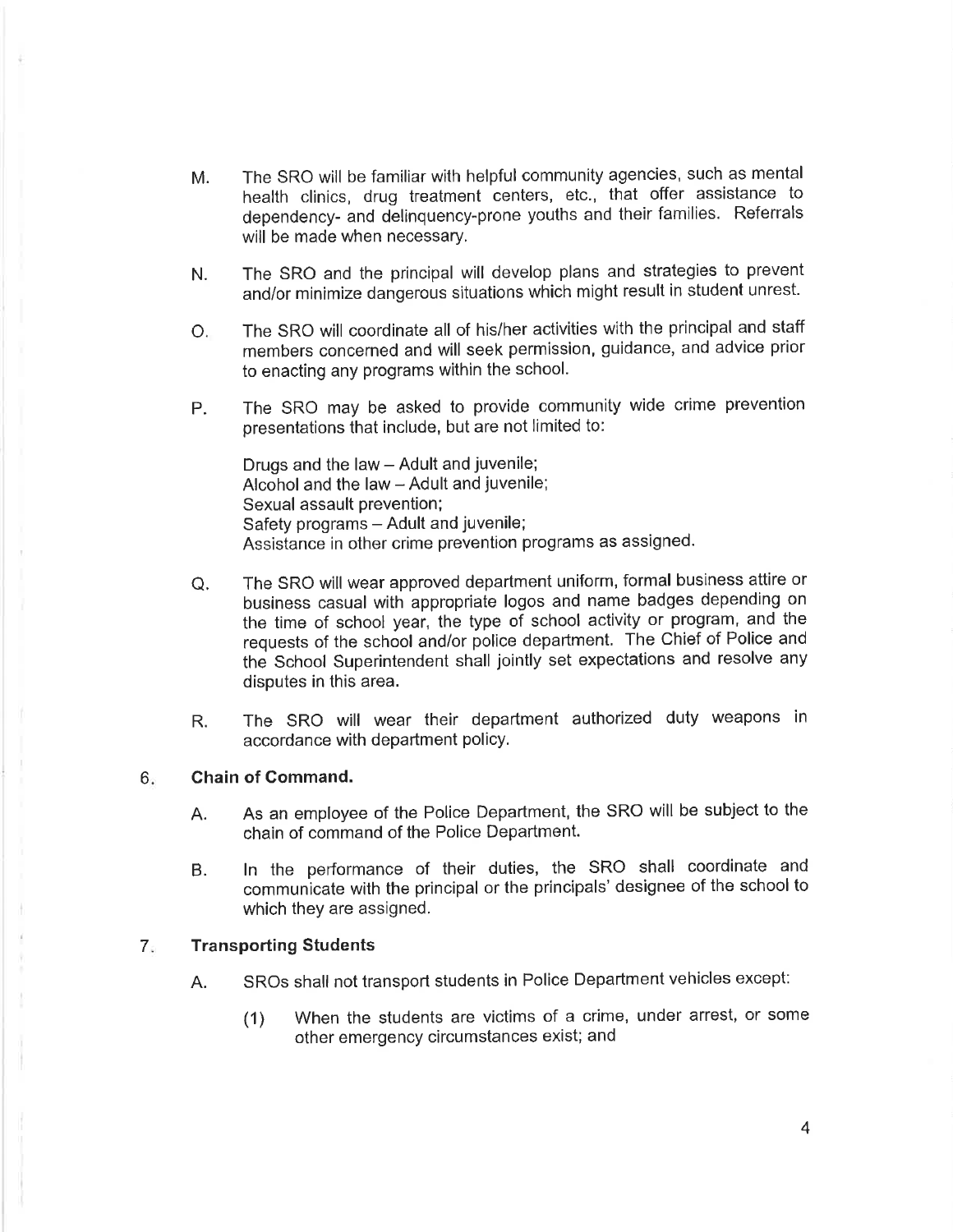- When students are suspended and/or sent home from school  $(2)$ pursuant to school disciplinary actions, if the student's parent or guardian has refused or is unable to pick up the child within a reasonable time period and the student is disruptive/disorderly and his/her continued presence on campus is a threat to the safety and welfare of other students and school personnel.
- Students shall not be transported to any location unless it is determined **B.** that the student's parent, guardian or custodian is at the destination to which the student is being transported. SROs shall not transport students in their personal vehicles.
- SROs shall notify school personnel upon removing a student from  $C_{\star}$ campus.

#### **Access to Education Records.** 8.

- School officials shall allow SROs to inspect and copy any public records A. maintained by the school to the extent allowed by law.
- If some information in a student's record is needed in an emergency to **B.** protect the health or safety of the student or other individuals, school officials shall disclose to the SRO that information which is needed to respond to the emergency situation based on the seriousness of the threat to someone's health or safety; the need of the information to meet the emergency situation and the extent to which time is of the essence.
- If confidential student record information is needed by an SRO, but no  $C_{1}$ emergency situation exists, the information may be released only as allowed by law.

IN WITNESS WHEREOF, the parties hereto have caused this Agreement to be executed the day and year first written above.

By:

John M. Mooney, Board of Education President **Rensselaer City School District** 

By:

City of Rensselaer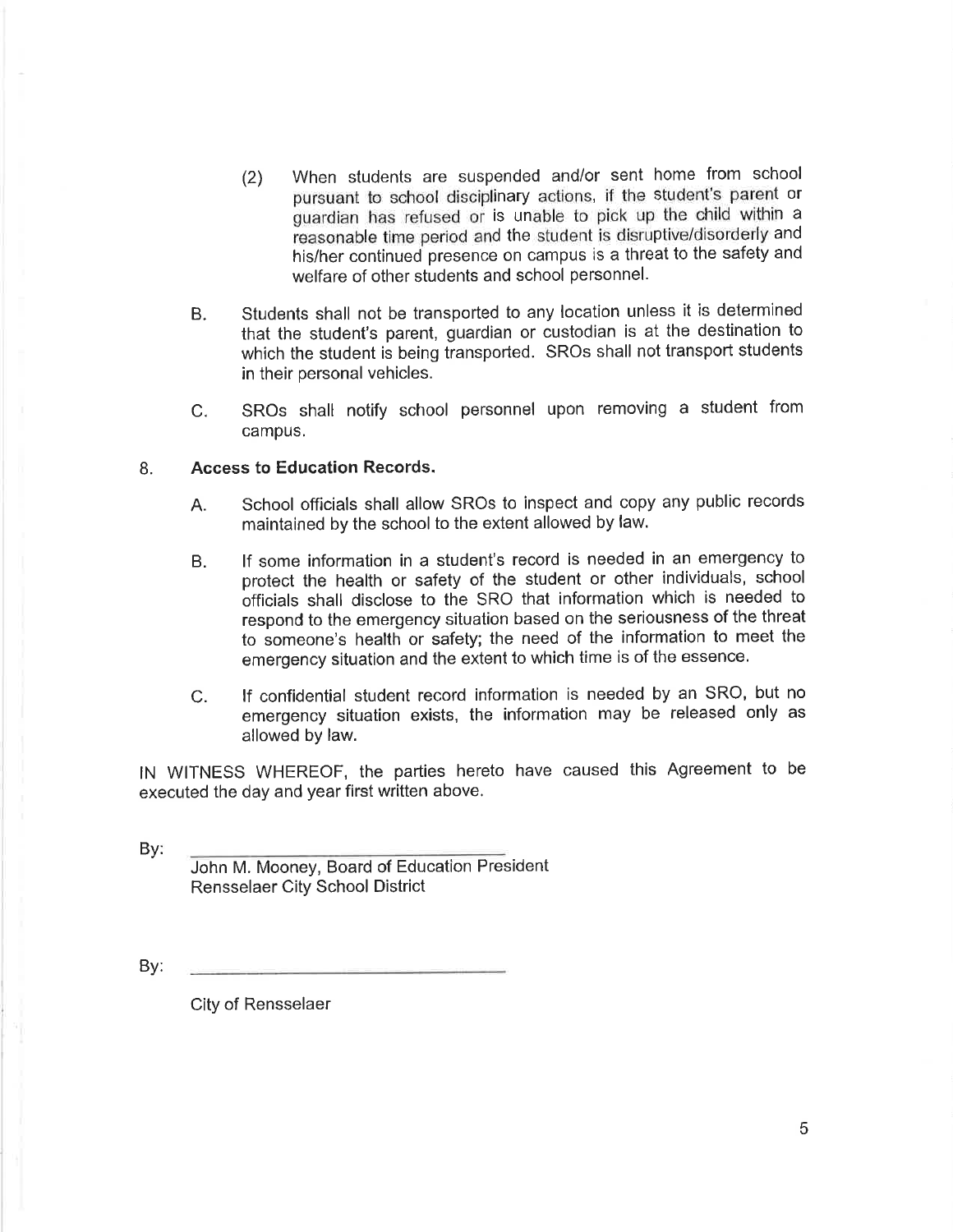# **Appendix C**

# **The Early Detection of Potentially Violent Behaviors – A Guide for Families and Communities**

#### **Early Warning Signs**

It is not always possible to predict behavior that will lead to violence. In some situations, and for some youth, different combinations of events, behaviors, and emotions may lead to aggressive rage or violent behavior toward self or others. School personnel and students as well as parents are often in a good position to observe these early warning signs.

None of these signs alone is sufficient for predicting aggression and violence. Moreover, it is inappropriate- and potentially harmful--to use the early warning signs as a checklist against which to match individual children. Rather, the warning signs are offered only as an aid in identifying and referring children who may need help. A good rule of thumb is to assume that these warning signs, especially when they are presented in combination, indicate a need for further analysis to determine an appropriate intervention.

The information that follows and such other information as may be appropriate concerning Early Warning shall be made available to all employees in a form to be determined by the Superintendent. It is the policy of the district that employees and students use the early warning signs only

for identification and referral purposes. Trained professionals should make diagnoses in consultation with the child's parents or guardian.

The following early warning signs are cited by the United States Department of Education in its publication entitled **Early Warning, Timely Response: A Guide to Safe Schools** and are presented with the following qualifications: they are not equally significant and they are not presented in order of seriousness. They include:

- Social withdrawal. In some situations, gradual and eventually complete withdrawal from social contacts can be an important indicator of a troubled child. The withdrawal often stems from feelings of depression, rejection, persecution, unworthiness, and lack of confidence.
- Excessive feelings of isolation and being alone. Research has shown that the majority of children who are isolated and appear to be friendless are not violent. In fact, these feelings are sometimes characteristic of children and youth who may be troubled, withdrawn, or have internal issues that hinder development of social affiliations. However, research also has shown that in some cases feelings of isolation and not having friends are associated with children who behave aggressively and violently.
- Excessive feelings of rejection. In the process of growing up, and in the course of adolescent development, many young people experience emotionally painful rejection. Children who are troubled often are isolated from their mentally healthy peers. Their responses to rejection will depend on many background factors. Without support, they may be at risk of expressing their emotional distress in negative ways-including violence.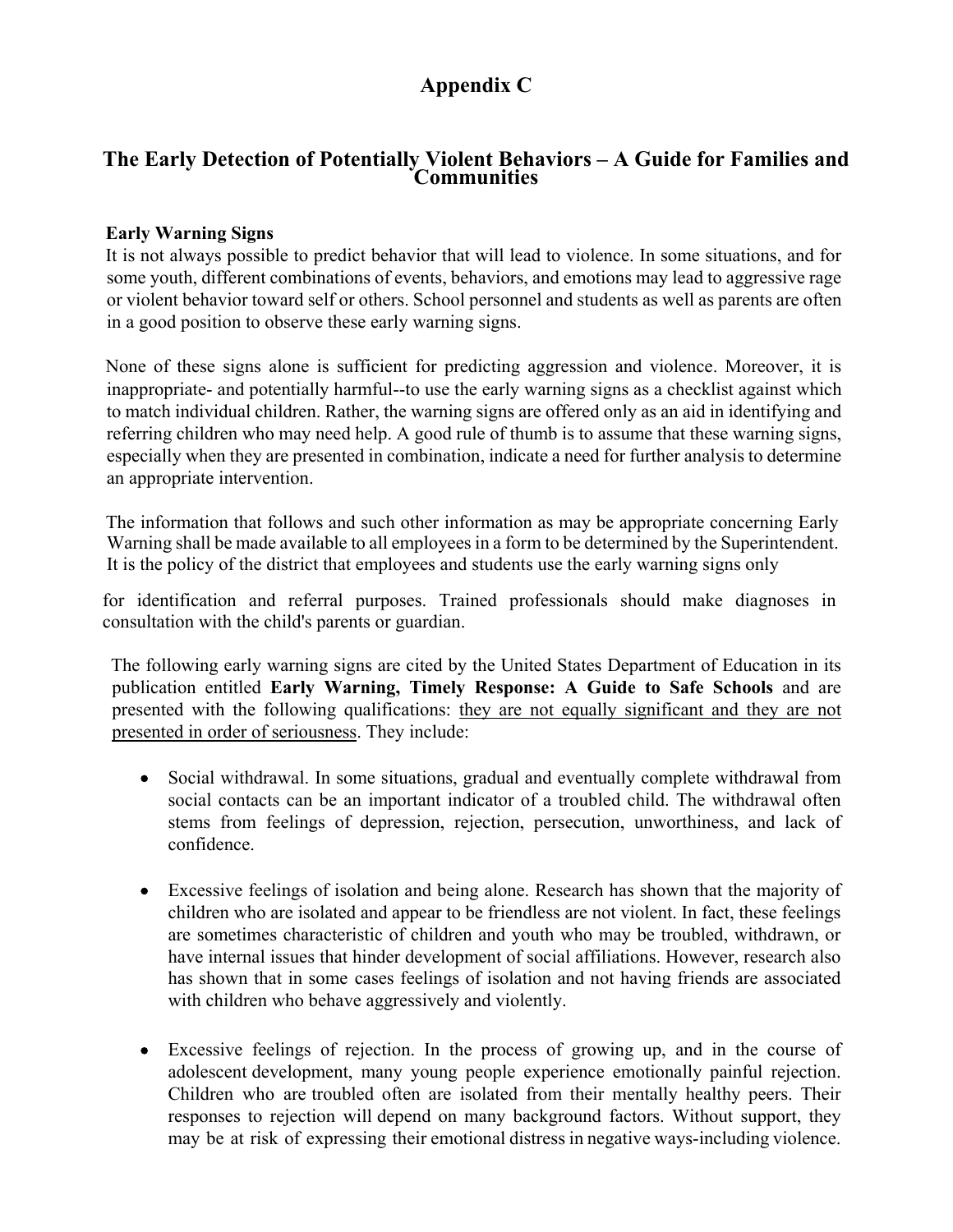Some aggressive children who are rejected by non-aggressive peers seek out aggressive friends who, in turn, reinforce their violent tendencies.

- Being a victim of violence. Children who are victims of violence-including physical or sexual abuse-in the community, at school, or at home are sometimes at risk themselves of becoming violent toward themselves or others.
- Feelings of being picked on and persecuted. The youth who feels constantly picked on, teased, bullied, singled out for ridicule, and humiliated at home or at school may initially withdraw socially. If not given adequate support in addressing these feelings, some children may vent them in inappropriate ways-including possible aggression or violence.
- Low school interest and poor academic performance. Poor school achievement can be the result of many factors. It is important to consider whether there is a drastic change in performance and/or poor performance becomes a chronic condition that limits the child's capacity to learn. In some situations--such as when the low achiever feels frustrated, unworthy, chastised, and denigrated- acting out and aggressive behaviors may occur. It is important to assess the emotional and cognitive reasons for the academic performance change to determine the true nature of the problem.
- Expression of violence in writings and drawings. Children and youth often express their thoughts, feelings, desires, and intentions in their drawings and in stories, poetry, and other written expressive forms. Many children produce work about violent themes that for the most part is harmless when taken in context. However, an overrepresentation of violence in writings and drawings that is directed at specific individuals (family members, peers, other adults) consistently over time, may signal emotional problems and the potential for violence. Because there is a real danger in misdiagnosing such a sign, it is important to seek the guidance of a qualified professional--such as a school psychologist, counselor, or other mental health specialist--to determine its meaning.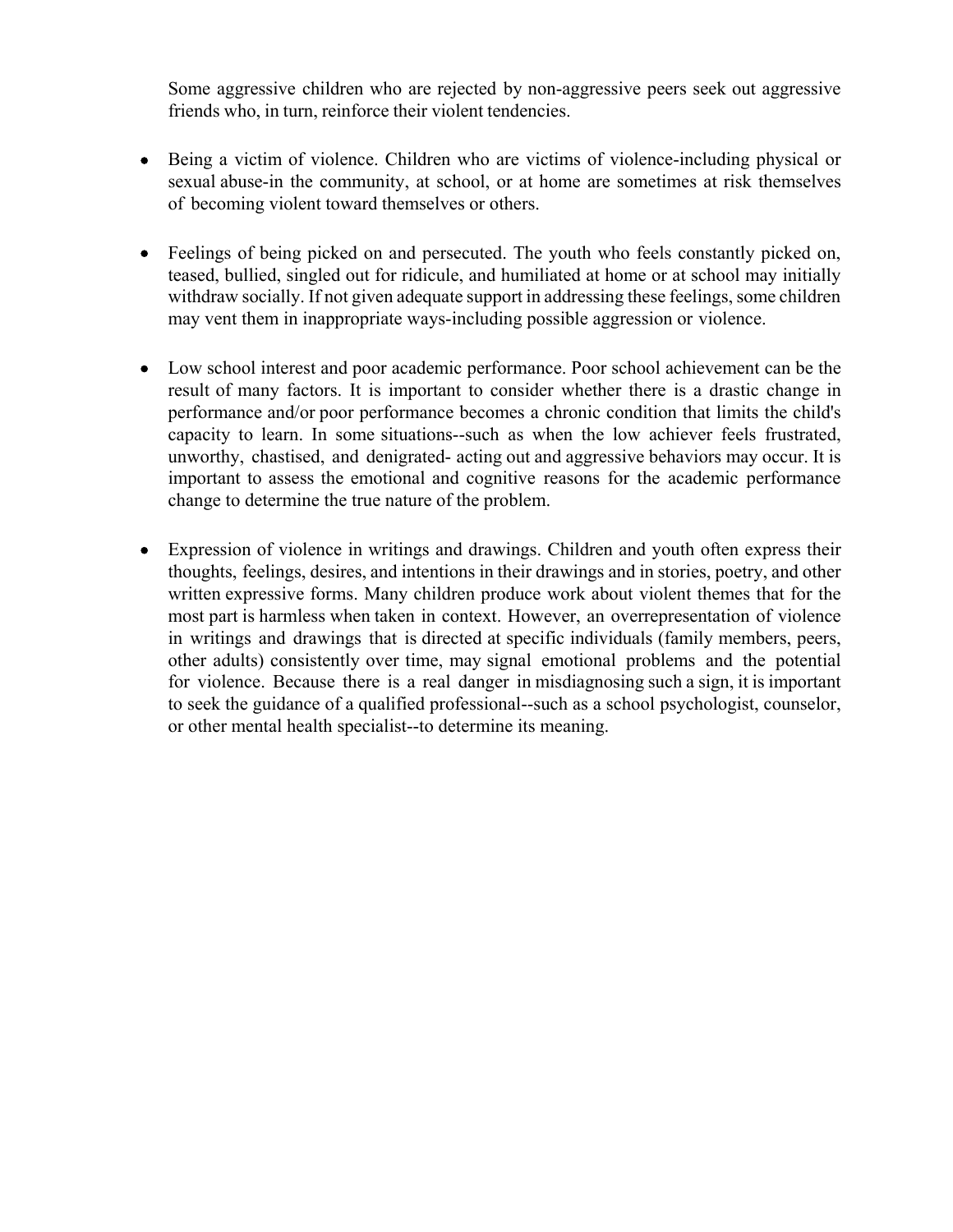- Uncontrolled anger. Everyone gets angry; anger is a natural emotion. However, anger that is expressed frequently and intensely in response to minor irritants may signal potential violent behavior toward self or others.
- Patterns of impulsive and chronic hitting, intimidating, and bullying behaviors. Children often engage in acts of shoving and mild aggression. However, some mildly aggressive behaviors such as constant hitting and bullying of others that occur early in children's lives, if left unattended, might later escalate into more serious behaviors.
- History of discipline problems. Chronic behavior and disciplinary problems both in school and at home may suggest that underlying emotional needs are not being met. These unmet needs may be manifested in acting out and aggressive behaviors. These problems may set the stage for the child to violate norms and rules, defy authority, disengage from school, and engage in aggressive behaviors with other children and adults.
- Past history of violent and aggressive behavior. Unless provided with support and counseling, a youth who has a history of aggressive or violent behavior is likely to repeat those behaviors. Aggressive and violent acts may be directed toward other individuals, be expressed in cruelty to animals, or include fire setting. Youth who show an early pattern of antisocial behavior frequently and across multiple settings are particularly at risk for future aggressive and antisocial behavior. Similarly, youth who engage in overt behaviors such as bullying, generalized aggression and defiance, and covert behaviors such as stealing, vandalism, lying, cheating, and fire setting also are at risk for more serious aggressive behavior. Research suggests that age of onset may be a key factor in interpreting early warning signs. For example, children who engage in aggression and drug abuse at an early age (before age 12) are more likely to show violence later on than are children who begin such behavior at an older age. In the presence of such signs it is important to review the child's history with behavioral experts and seek parents' observations and insights.
- Intolerance for differences and prejudicial attitudes. All children have likes and dislikes. However, an intense prejudice toward others based on racial, ethnic, religious, language, gender, sexual orientation, ability, and physical appearance--when coupled with other factors--may lead to violent assaults against those who are perceived to be different. Membership in hate groups or the willingness to victimize individuals with disabilities or health problems also should be treated as early warning signs.
- Drug use and alcohol use. Apart from being unhealthy behaviors, drug use and alcohol use reduces self-control and exposes children and youth to violence, either as perpetrators, as victims, or both.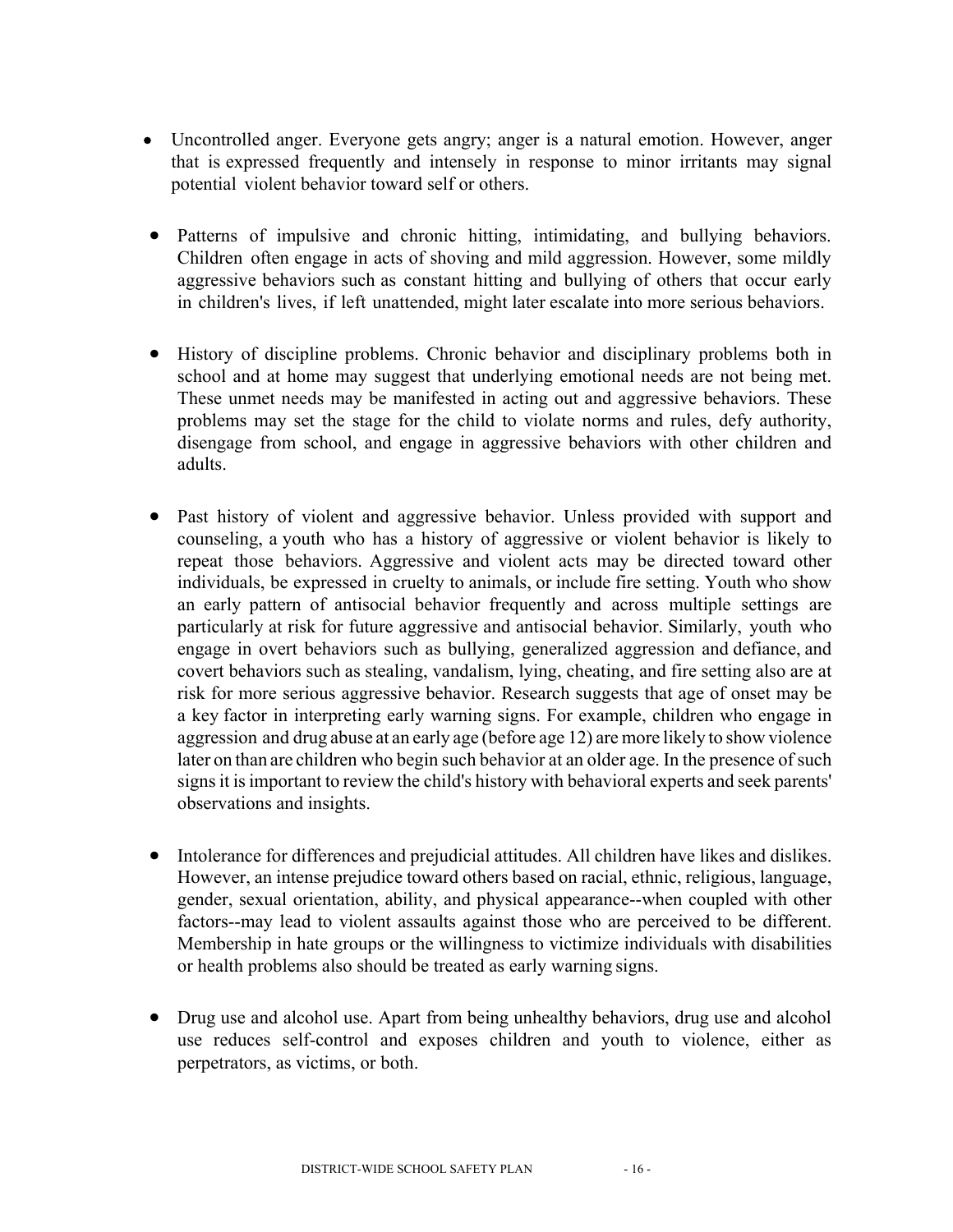- Affiliation with gangs**.** Gangs that support anti-social values and behaviors--including extortion, intimidation, and acts of violence toward other students--cause fear and stress among other students. Youth who are influenced by these groups--those who emulate and copy their behavior, as well as those who become affiliated with them- may adopt these values and act in violent or aggressive ways in certain situations. Gang-related violence and turf battles are common occurrences tied to the use of drugs that often result in injury and/or death.
- Inappropriate access to, possession and use of firearms. Children and youth who inappropriately possess or have access to firearms can have an increased risk for violence. Research shows that such youngsters also have a higher probability of becoming victims. Families can reduce inappropriate access and use by restricting, monitoring, and supervising children's access to firearms and other weapons. Children who have a history of aggression, impulsiveness, or other emotional problems should not have access to firearms and other weapons.
- Serious threats of violence. Idle threats are a common response to frustration. Alternatively, one of the most reliable indicators that a youth is likely to commit a dangerous act toward self or others is a detailed and specific threat to use violence. Recent incidents across the country clearly indicate that threats to commit violence against oneself or others should be taken very seriously. Steps must be taken to understand the nature of these threats and to prevent them from being carried out.

#### **Identifying and Responding to Imminent Warning Signs**

Unlike early warning signs, imminent warning signs indicate that a student is very close to behaving in a way that is potentially dangerous to self and/or to others. Imminent warning signs require an immediate response.

No single warning sign can predict that a dangerous act will occur. Rather, imminent warning signs usually are presented as a sequence of overt, serious, hostile behaviors or threats directed at peers, employees, or other individuals. Usually, imminent warning signs are evident to more than one employee member--as well as to the child's family.

Imminent warning signs may include:

- Serious physical fighting with peers or family members.
- Severe destruction of property.
- Severe rage for seemingly minor reasons.
- Detailed threats of lethal violence.
- Possession and/or use of firearms and other weapons.
- Other self-injurious behaviors or threats of suicide.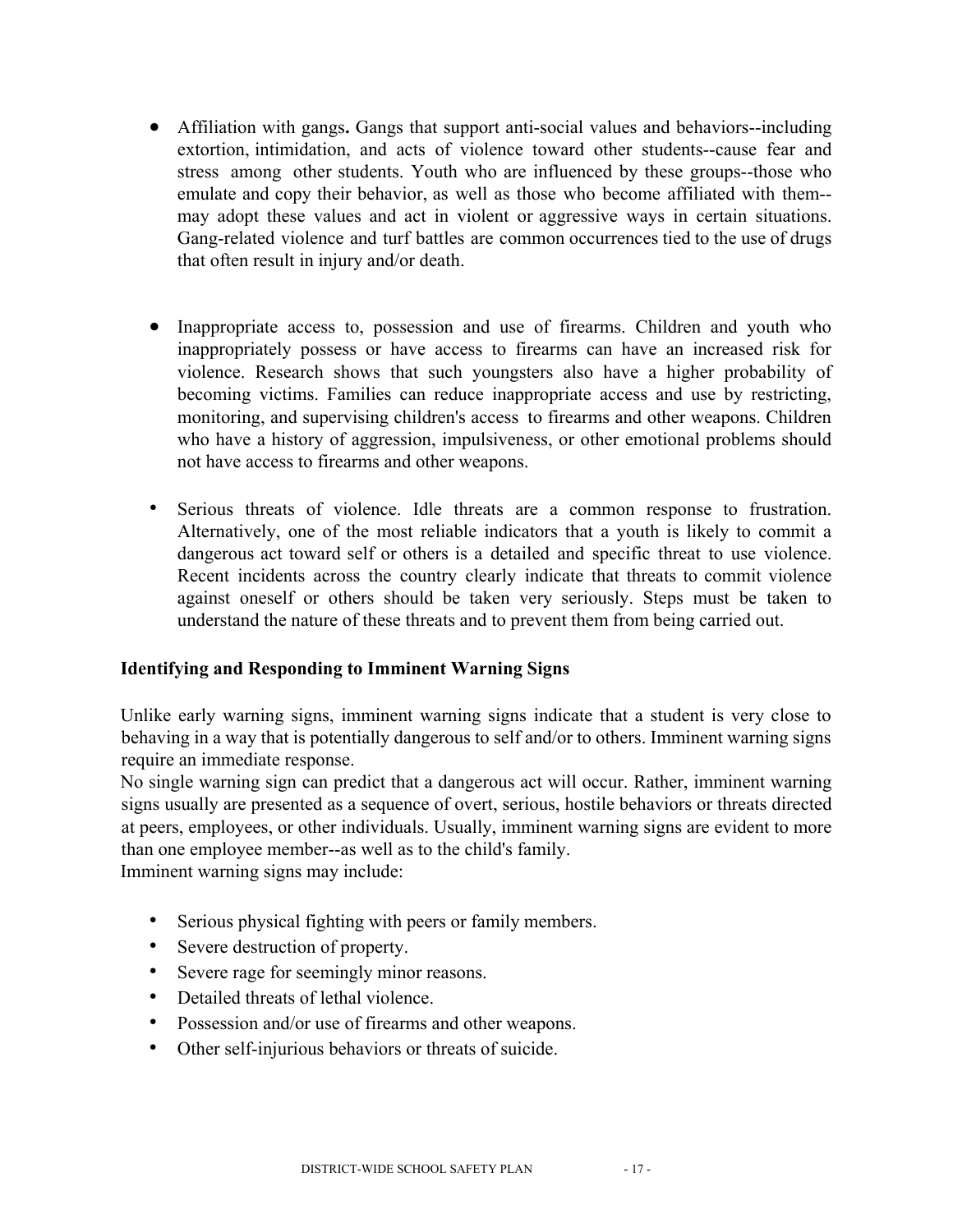#### **Threat Assessment**

A threat is an expression of intent to do harm or act out violently against someone or something. A threat can be written, spoken, or symbolic – as in motioning with one's hands as though shooting or strangling another person. There are principally four types of threats – direct, indirect, veiled, and conditional.

Threats are made for a variety of reasons: as a warning signal, a reaction to fear of punishment, anxiety, demand for attention or as retribution for a perceived or actual slight or affront. Threats may be intended to taunt, intimidate, assert power, punish, manipulate, coerce, frighten, terrorize, compel desired behavior, to strike back for an injury, injustice or slight; to be disruptive, to challenge authority or to protect oneself.

Individuals who make threats normally manifest other behaviors or emotions that are indicative of a problem. These can include: signs of depression, prolonged brooding, evidence of frustration or disappointment; fantasies of destruction or revenge in conversations, writings, drawings, or other actions; expressions of intense love, fear, rage, revenge, excitement or pronounced desire for recognition. Use of alcohol or drugs can be an aggravating factor, as can a romantic breakup, failing grades or conflicts with parents or friends.

#### **Personality Traits**

Personality traits and behaviors that should be considered in assessing the likelihood of a student carrying out a threat include:

- a student intentionally or unintentionally revealing clues to feelings, thoughts, fantasies, attitudes, or intentions that may signal an impending violent act;
- low tolerance of frustration, easily hurt, insulted, angered by real or perceived injustices;
- poor coping skills, demonstrating little ability to deal with frustration, criticism, disappointment, failure, rejection or humiliation;
- lack of resiliency, is unable to bounce back from frustrating and disappointing experiences; failed love relationship, cannot accept or comes to term with humiliation or rejection;
- injustice collector, nurse's resentment over real or perceived injustices, will not forgive or forget those who s/he believes are responsible;
- depression manifested by lethargy, physical fatigue, morose or dark outlook on life, malaise, lack of interest in activities once enjoyed, unpredictable anger, generalized or excessive hatred to others, hopelessness about the future, psychomotor agitation, restlessness, inattention, sleep and eating disorders;
- narcissism, self-centered, lacking insight to the needs / feelings of others, blames others for failure and disappointment, may embrace the role of victim, display signs of paranoia, self-importance, or grandiosity masking feelings of unworthiness, notably think or thin skinned;
- alienation, feels different or estranged from others, more than being a loner, involves feelings of isolation, sadness, loneliness, not belonging or fitting in;
- dehumanizes others, fails to see others as humans, sees them as objects to be thwarted;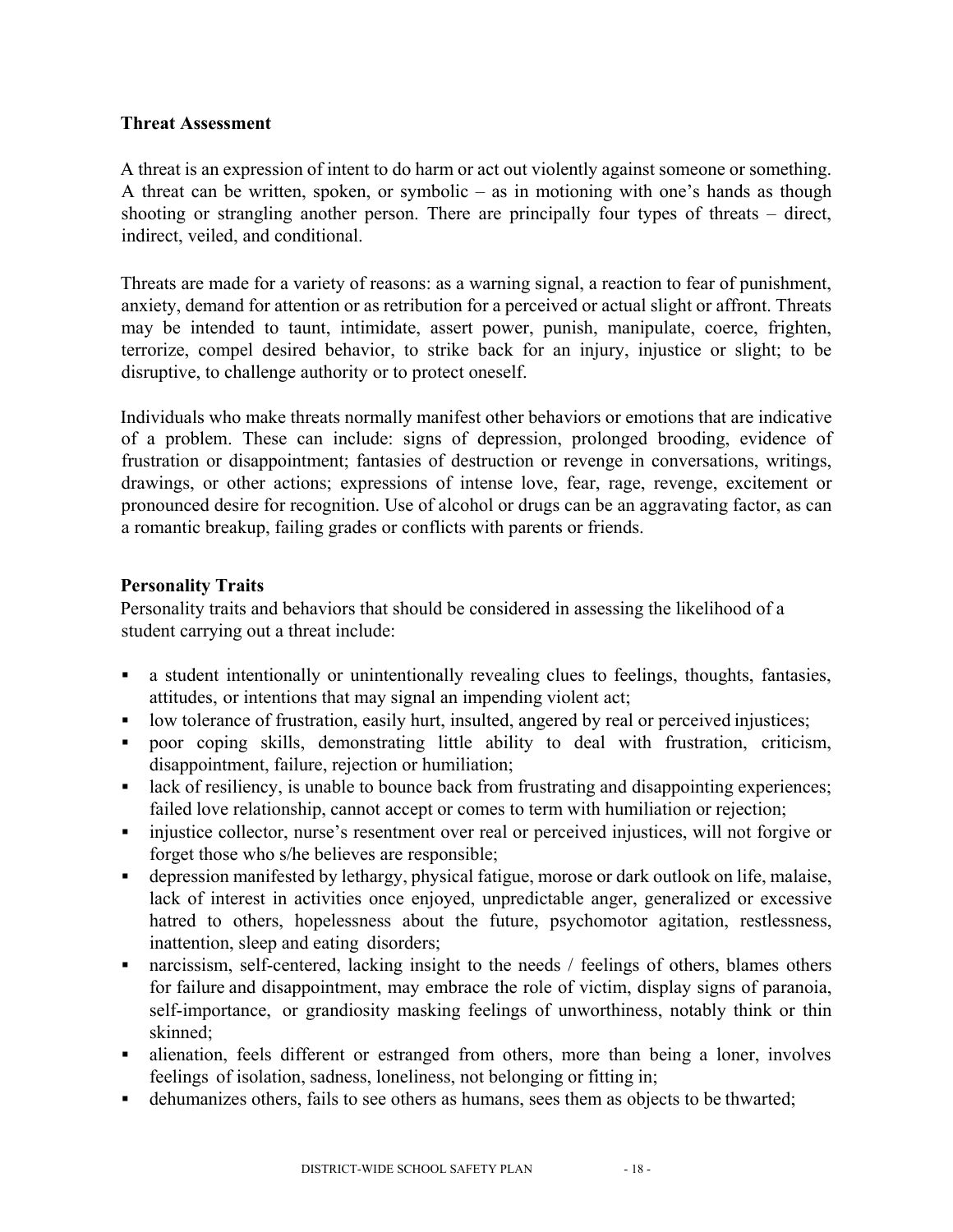- **Example 1** lacks empathy, demonstrates inability to understand feelings of others, may ridicule displays of emotion as weak or stupid;
- exaggerated sense of entitlement, has a sense of being superior and constantly expects special treatment and consideration;
- attitude of superiority, has a sense of being superior to others, smarter, more creative, talented, experienced, more worldly;
- exaggerated / pathological need for attention, positive or negative, regardless of the circumstances;
- externalizes blame, consistently refuses to take responsibility for own actions, blames others, often seems impervious to rational argument and common sense;
- masks low self-esteem, may display arrogance, self-glorifying attitude, avoids high visibility or involvement, may be considered a "non-entity" by peers:
- anger management problems, manifested by consistent temper tantrums, melodramatic displays, brooding, sulking, seething silence, reacts out of proportion to cause, may direct anger to those who have no connection to triggering incident;
- intolerance, racial, ethnic, religious, and other, displays symbols and slogans of intolerance on self or possessions;
- **·** inappropriate humor, macabre, insulting, belittling, or mean.
- Attempts to manipulate others, attempts to con, and manipulate to win trust so others will rationalize aberrant behavior;
- Lack of trust, is untrusting and suspicious of the motives and intentions of others, may approach clinically paranoid state;
- Closed social group, introverted, with acquaintances rather than friends, may associate only with a single small group to the exclusion of others;
- Manifests a dramatic change in behavior, academic performance, disobedience of school rules, schedules, dress codes etc.
- Rigid and opinionated, judgmental, and cynical, strong opinions on topics about which little knowledge is possessed, disregards facts, logic, and reasoning;
- Demonstrates unusual interest in sensational violence;
- Fascination with violence-filled entertainment, movies, TV, computer games, music videos, printed material, inordinate amount of time with violent computer games and websites involving violence weapons and disturbing objects;
- Has negative role models, drawn to negative, inappropriate role models, Hitler, Satan, or others associated with violence and destruction;
- Manifests behavior that is relevant to carrying out a threat, spends inordinate amount of time practicing with firearms, on violent websites, begins excluding normal pursuits such as homework, class, work, time with friends.

#### **Family Dynamics**

Family dynamics that should be considered in assessing the likelihood of a student carrying out a threat include: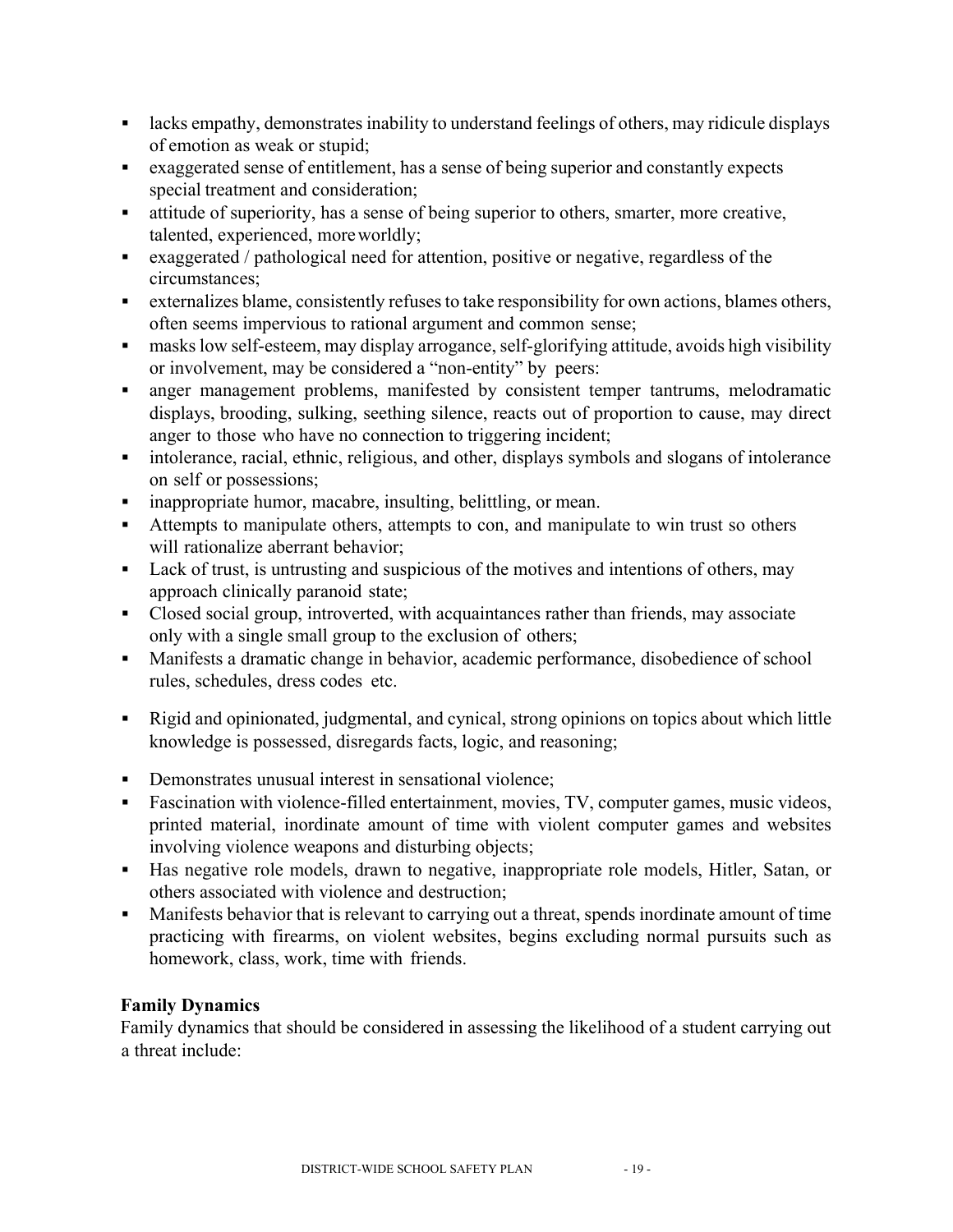Turbulent parent / child relationship, relationship is particularly difficult, can be uniquely evident following recent or multiple moves, loss of parent, addition of step-parent, dismisses parents' role in his

/ her life, evidence of violence in the home;

- Acceptance of pathological behavior, parents do not react to behavior that most would find disturbing' parents appear unable to recognize or acknowledge problems in their children, respond quite defensively to real or perceived criticism of child, parents appear unconcerned about, minimize or reject reports of inappropriate behavior by child;
- Access to weapons, family keeps guns, weapons, explosives materials in the home and accessible to the children, weapons treated carelessly, without normal safety precautions, parent or role model may handle weapons irresponsibly or use as device for intimidation;
- Lack of family intimacy or closeness;
- Student "rules the roost," few limits set for children, parents regularly submit to child's demands, student insists on inordinate degree of privacy, parents have little information about student activities, school life, friends, or other relationships.
- No limits or monitoring of TV or Internet, parents do not supervise, limit, or monitor TV, Internet, computer use or access.

#### **School Dynamics**

School dynamics that should be considered in assessing the likelihood of a student carrying out a threat include:

- Student attachment to school, student appears detached from school, other students, teachers, and school activities;
- Tolerance for disrespectful behavior, school does little to prevent or punish disrespectful behavior between students, bullying is part of the school culture, school authorities are oblivious to bullying, little or no intervention by school authorities, school atmosphere promotes racial or class divisions, allows them to remain unchallenged;
- **Inequitable discipline, discipline is inequitably applied or is perceived as such by students** or employees;
- Inflexible culture, official and unofficial patterns of behavior, values and relationships among students, teachers and administrators are static, unyielding, and insensitive to changes in society and the changing needs of newer students;
- **Pecking order among students, certain groups have more prestige and respect** both officially and unofficially by students and school officials;
- Code of silence, prevails among students, little trust between students and employees;
- Unsupervised computer access, access is unsupervised and unmonitored, students are able to play violent games, explore inappropriate websites, promote violent hate groups, give instruction in bomb making etc.

## **Social Dynamics**

Social dynamics that should be considered in assessing the likelihood of a student carrying out a threat include:

 Media, entertainment and technology, easy unmonitored access to media, entertainment and Internet sites with violent themes and images;